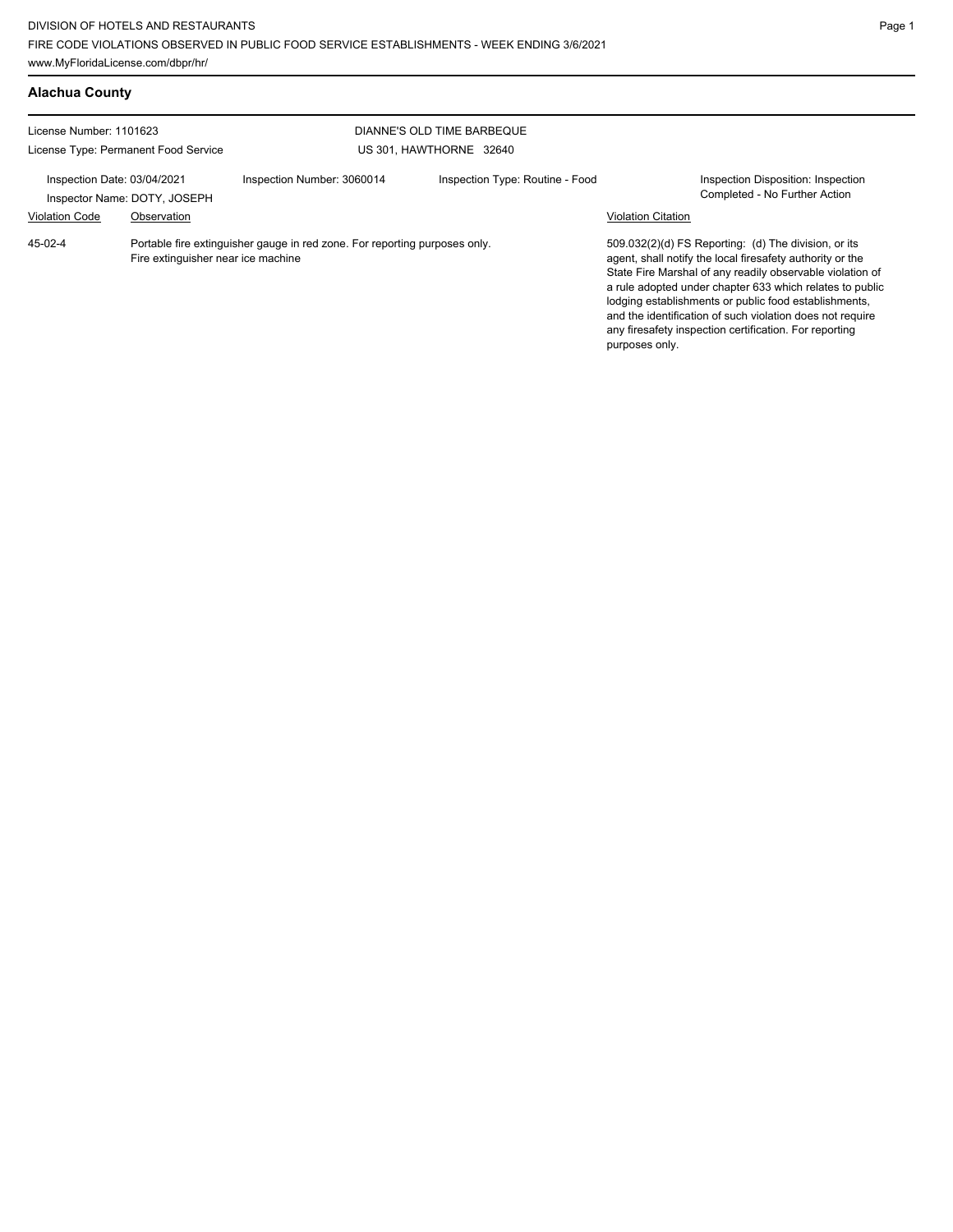License Number: 1505772

# License Type: Permanent Food Service

### DIVINE GRACE CARIBBEAN RESTAURANT 214 ERMERSON DR NW STE-5, PALM BAY 32907

Inspection Date: 03/04/2021 Inspection Number: 3063929 Inspection Type: Routine - Food Inspection Disposition: Inspection Inspector Name: SCHOENLY, BARBARA **Completed - No Further Action** 

## Violation Code Observation Violation Citation

Use of cooking equipment producing grease laden vapors/smoke with small fryer replacing broken fryer not properly under hood educated and have place old fryer under hood suppression system. Notified Fire AHJ. Because fryer not sure it's a commercial fryer For reporting purposes only. Called and left a message for Joy Palm Bay Fire inspector 45-04-4

509.032(2)(d) FS Reporting: (d) The division, or its agent, shall notify the local firesafety authority or the State Fire Marshal of any readily observable violation of a rule adopted under chapter 633 which relates to public lodging establishments or public food establishments, and the identification of such violation does not require any firesafety inspection certification. For reporting purposes only.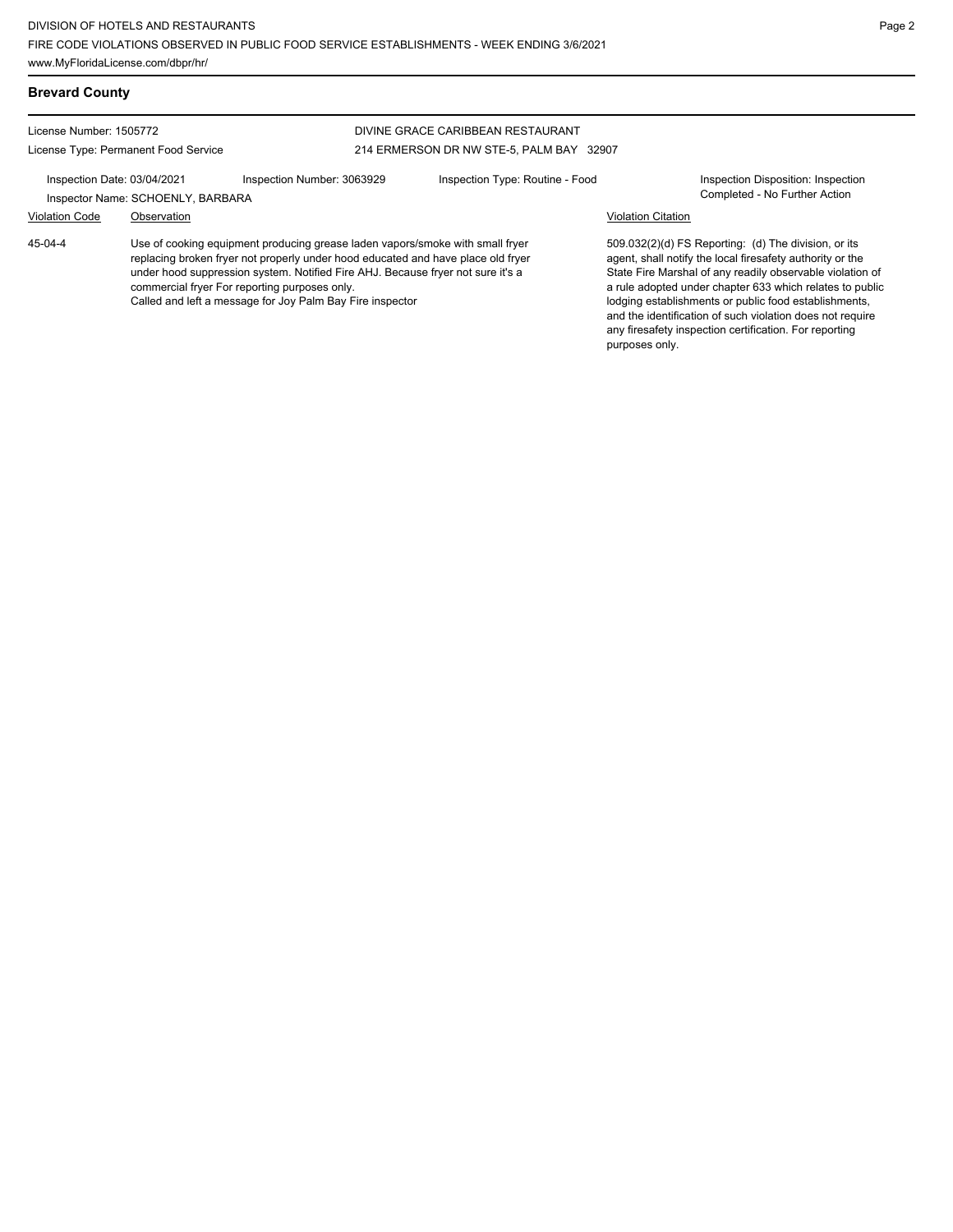| <b>Broward County</b>                                                                                                                                                                                                                 |                                                                  |                                                                                                                                 |                                              |                                                                     |                                                                                                                                                                                                                                                                                                                                                                                                                                              |  |  |
|---------------------------------------------------------------------------------------------------------------------------------------------------------------------------------------------------------------------------------------|------------------------------------------------------------------|---------------------------------------------------------------------------------------------------------------------------------|----------------------------------------------|---------------------------------------------------------------------|----------------------------------------------------------------------------------------------------------------------------------------------------------------------------------------------------------------------------------------------------------------------------------------------------------------------------------------------------------------------------------------------------------------------------------------------|--|--|
| License Number: 1611767                                                                                                                                                                                                               |                                                                  |                                                                                                                                 | TACO BELL #3898                              |                                                                     |                                                                                                                                                                                                                                                                                                                                                                                                                                              |  |  |
|                                                                                                                                                                                                                                       | License Type: Permanent Food Service                             |                                                                                                                                 | 357 W ATLANTIC BLVD, POMPANO BEACH 33060     |                                                                     |                                                                                                                                                                                                                                                                                                                                                                                                                                              |  |  |
|                                                                                                                                                                                                                                       | Inspection Date: 03/05/2021<br>Inspector Name: GOODWIN, NICHOLAS | Inspection Number: 3067257                                                                                                      |                                              | Inspection Type: Routine - Food                                     | Inspection Disposition: Inspection<br>Completed - No Further Action                                                                                                                                                                                                                                                                                                                                                                          |  |  |
| <b>Violation Code</b>                                                                                                                                                                                                                 | Observation                                                      |                                                                                                                                 |                                              |                                                                     | <b>Violation Citation</b>                                                                                                                                                                                                                                                                                                                                                                                                                    |  |  |
| 45-02-4<br>Portable fire extinguisher gauge in red zone. For reporting purposes only. Fire<br>extinguisher located next to back door                                                                                                  |                                                                  |                                                                                                                                 |                                              |                                                                     | 509.032(2)(d) FS Reporting: (d) The division, or its<br>agent, shall notify the local firesafety authority or the<br>State Fire Marshal of any readily observable violation of<br>a rule adopted under chapter 633 which relates to public<br>lodging establishments or public food establishments,<br>and the identification of such violation does not require<br>any firesafety inspection certification. For reporting<br>purposes only. |  |  |
| License Number: 1614321                                                                                                                                                                                                               |                                                                  |                                                                                                                                 | MIAMI SUBS #22                               |                                                                     |                                                                                                                                                                                                                                                                                                                                                                                                                                              |  |  |
|                                                                                                                                                                                                                                       | License Type: Permanent Food Service                             |                                                                                                                                 |                                              | 317 W ATLANTIC BLVD, POMPANO BEACH 33060                            |                                                                                                                                                                                                                                                                                                                                                                                                                                              |  |  |
| Inspection Date: 03/05/2021<br>Inspection Number: 3003623<br>Inspector Name: GOODWIN, NICHOLAS                                                                                                                                        |                                                                  |                                                                                                                                 | Inspection Type: Routine - Food              | Inspection Disposition: Inspection<br>Completed - No Further Action |                                                                                                                                                                                                                                                                                                                                                                                                                                              |  |  |
| <b>Violation Code</b>                                                                                                                                                                                                                 | Observation                                                      |                                                                                                                                 |                                              |                                                                     | <b>Violation Citation</b>                                                                                                                                                                                                                                                                                                                                                                                                                    |  |  |
| 49-01-4<br>Flammables stored/debris present in meter room. For reporting purposes only.<br>Red gasoline containers containing liquid stored in breaker storage room.<br>Operator removed to outside of building **Corrected On-Site** |                                                                  |                                                                                                                                 |                                              |                                                                     | 61C-1.004(6) FAC Reporting: (6) Attics, basements,<br>boiler rooms, meter rooms, laundry rooms, and storage<br>rooms shall be kept clean and free of debris and<br>flammables. For reporting purposes only.                                                                                                                                                                                                                                  |  |  |
| License Number: 1624157                                                                                                                                                                                                               |                                                                  |                                                                                                                                 | JUICE 2 U                                    |                                                                     |                                                                                                                                                                                                                                                                                                                                                                                                                                              |  |  |
|                                                                                                                                                                                                                                       | License Type: Permanent Food Service                             |                                                                                                                                 | 2101 NW 33RD ST STE 900, POMPANO BEACH 33069 |                                                                     |                                                                                                                                                                                                                                                                                                                                                                                                                                              |  |  |
|                                                                                                                                                                                                                                       | Inspection Date: 03/02/2021<br>Inspector Name: GOODWIN, NICHOLAS | Inspection Number: 3068456                                                                                                      |                                              | Inspection Type: Routine - Food                                     | Inspection Disposition: Inspection<br>Completed - No Further Action                                                                                                                                                                                                                                                                                                                                                                          |  |  |
| <b>Violation Code</b>                                                                                                                                                                                                                 | <b>Observation</b>                                               |                                                                                                                                 |                                              |                                                                     | <b>Violation Citation</b>                                                                                                                                                                                                                                                                                                                                                                                                                    |  |  |
| 45-02-4                                                                                                                                                                                                                               | extinguisher located next to back door                           | Portable fire extinguisher gauge in red zone. For reporting purposes only. Fire                                                 |                                              |                                                                     | 509.032(2)(d) FS Reporting: (d) The division, or its<br>agent, shall notify the local firesafety authority or the<br>State Fire Marshal of any readily observable violation of<br>a rule adopted under chapter 633 which relates to public<br>lodging establishments or public food establishments,<br>and the identification of such violation does not require<br>any firesafety inspection certification. For reporting<br>purposes only. |  |  |
| License Number: 1609624                                                                                                                                                                                                               |                                                                  |                                                                                                                                 | <b>BAGEL SNACK</b>                           |                                                                     |                                                                                                                                                                                                                                                                                                                                                                                                                                              |  |  |
| License Type: Permanent Food Service                                                                                                                                                                                                  |                                                                  |                                                                                                                                 | 1237 SW 26 AVE, POMPANO BEACH 33069-4329     |                                                                     |                                                                                                                                                                                                                                                                                                                                                                                                                                              |  |  |
| Inspection Date: 03/05/2021<br>Inspection Number: 3072433<br>Inspector Name: GOODWIN, NICHOLAS                                                                                                                                        |                                                                  |                                                                                                                                 | Inspection Type: Routine - Food              | Inspection Disposition: Inspection<br>Completed - No Further Action |                                                                                                                                                                                                                                                                                                                                                                                                                                              |  |  |
| <b>Violation Code</b>                                                                                                                                                                                                                 | Observation                                                      |                                                                                                                                 |                                              |                                                                     | <b>Violation Citation</b>                                                                                                                                                                                                                                                                                                                                                                                                                    |  |  |
| 45-02-4                                                                                                                                                                                                                               |                                                                  | Portable fire extinguisher gauge in red zone. For reporting purposes only. Fire<br>extinguisher located across from ice machine |                                              |                                                                     | 509.032(2)(d) FS Reporting: (d) The division, or its<br>agent, shall notify the local firesafety authority or the<br>State Fire Marshal of any readily observable violation of<br>a rule adopted under chapter 633 which relates to public<br>lodging establishments or public food establishments,<br>and the identification of such violation does not require<br>any firesafety inspection certification. For reporting<br>purposes only. |  |  |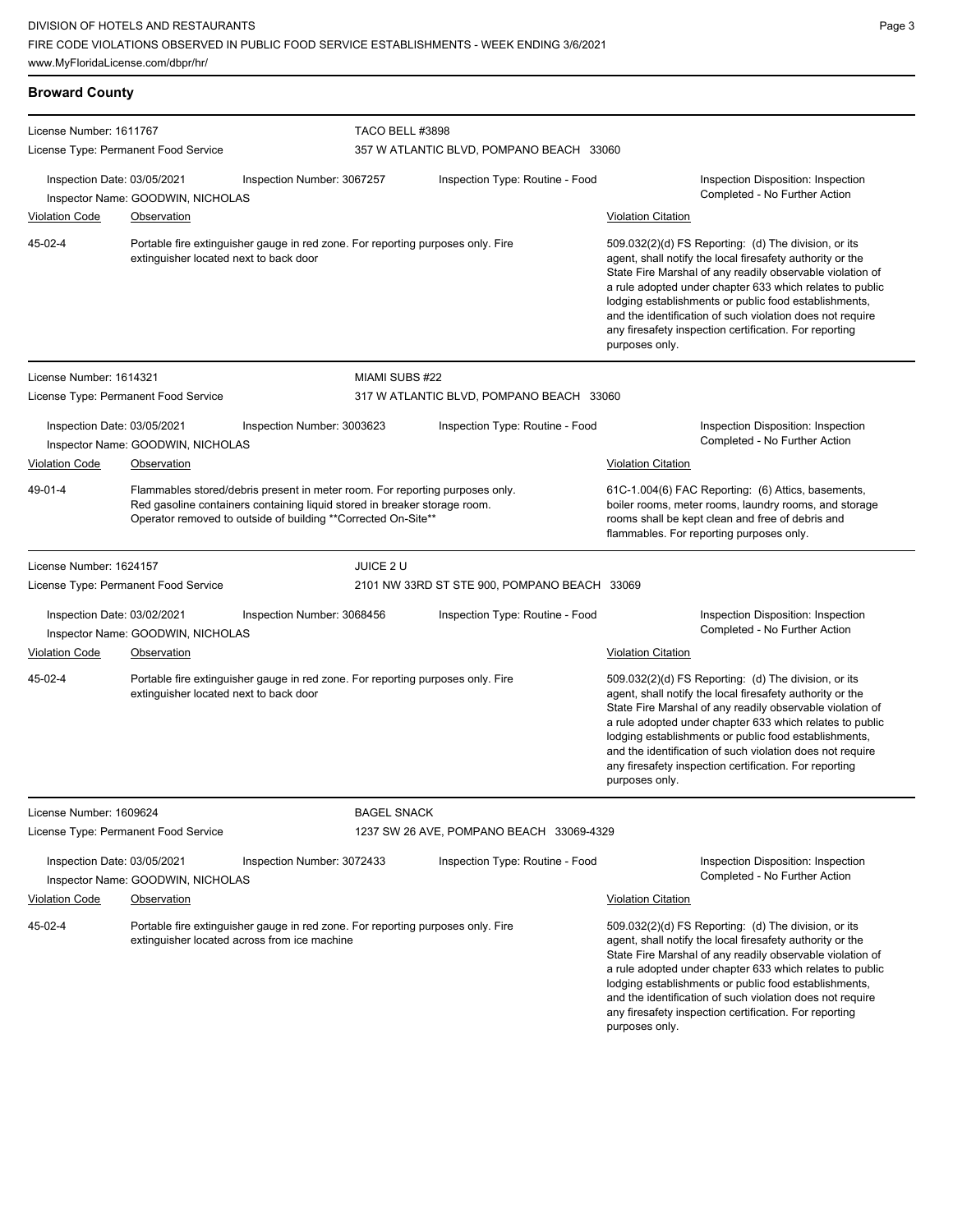| <b>Broward County</b>                                           |             |                                                                                                                                                                                                                                                                                                         |                                                                        |                           |                                                                                                                                                                                                                                                                                                                                                                                                                            |
|-----------------------------------------------------------------|-------------|---------------------------------------------------------------------------------------------------------------------------------------------------------------------------------------------------------------------------------------------------------------------------------------------------------|------------------------------------------------------------------------|---------------------------|----------------------------------------------------------------------------------------------------------------------------------------------------------------------------------------------------------------------------------------------------------------------------------------------------------------------------------------------------------------------------------------------------------------------------|
| License Number: 1624589<br>License Type: Permanent Food Service |             |                                                                                                                                                                                                                                                                                                         | <b>GRAN FORNO PRONTO</b><br>704 E LAS OLAS BLVD. FORT LAUDERDALE 33301 |                           |                                                                                                                                                                                                                                                                                                                                                                                                                            |
| Inspection Date: 03/04/2021<br>Inspector Name: BRANN, JUSTIN    |             | Inspection Number: 3060339                                                                                                                                                                                                                                                                              | Inspection Type: Routine - Food                                        |                           | Inspection Disposition: Warning<br>Issued                                                                                                                                                                                                                                                                                                                                                                                  |
| <b>Violation Code</b><br>$48 - 04 - 4$                          | Observation | Propane tank (larger than 2.7 lb. water capacity/1 lb. gas capacity) located inside<br>of the building. For reporting purposes only.<br>Approximately 4 propane tanks by front door wine area. Inspector will email this<br>inspection report to Fire Marshall for review. ** Corrective Action Taken** |                                                                        | <b>Violation Citation</b> | 509.032(2)(d) FS Reporting: (d) The division, or its<br>agent, shall notify the local firesafety authority or the<br>State Fire Marshal of any readily observable violation of<br>a rule adopted under chapter 633 which relates to public<br>lodging establishments or public food establishments,<br>and the identification of such violation does not require<br>any firesafety inspection certification. For reporting |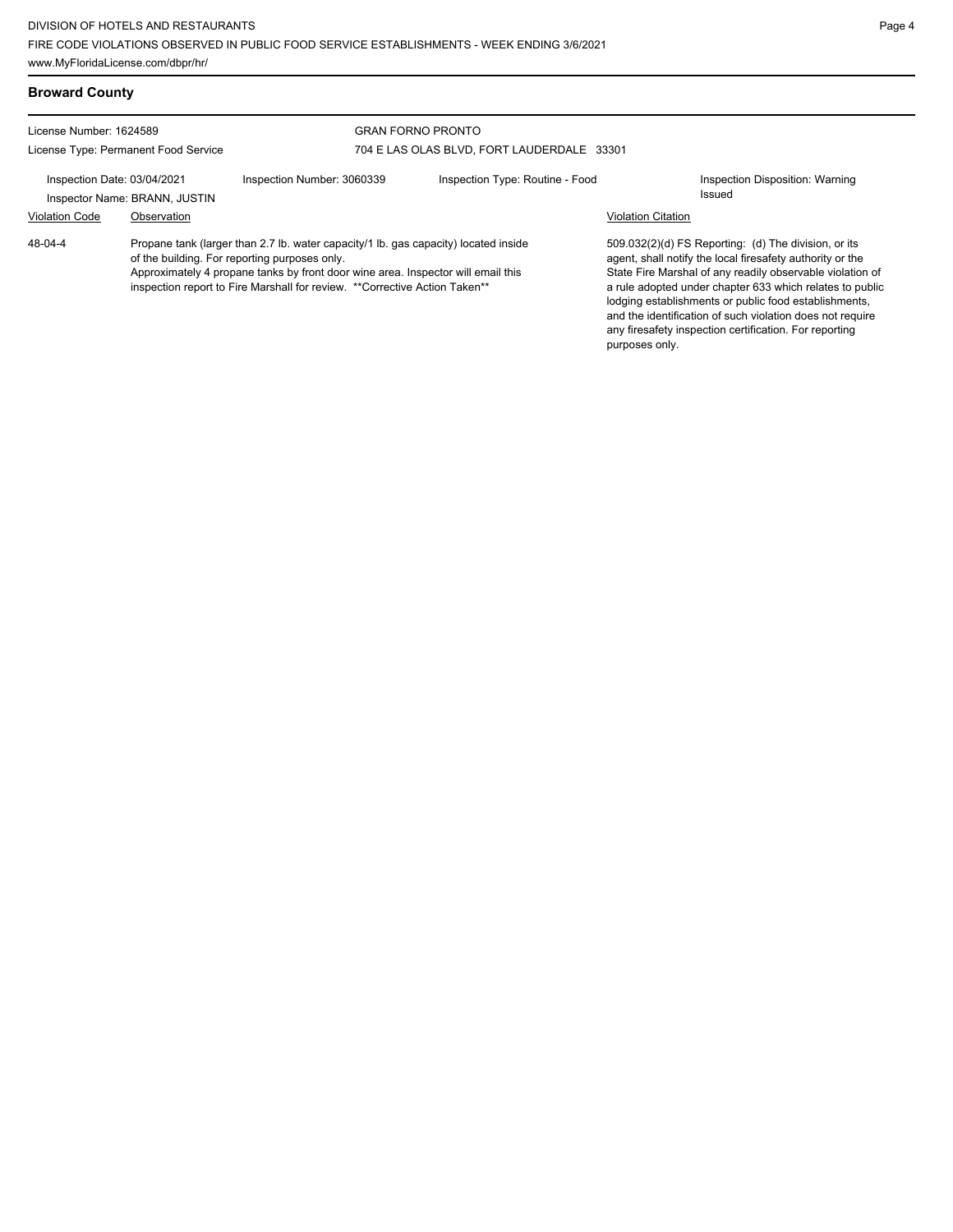| <b>Columbia County</b>                                          |                                                 |                                                                                  |                                                                           |                           |                                                                                                                                                                                                                                                                                                                                                                                                                            |
|-----------------------------------------------------------------|-------------------------------------------------|----------------------------------------------------------------------------------|---------------------------------------------------------------------------|---------------------------|----------------------------------------------------------------------------------------------------------------------------------------------------------------------------------------------------------------------------------------------------------------------------------------------------------------------------------------------------------------------------------------------------------------------------|
| License Number: 2200688<br>License Type: Permanent Food Service |                                                 |                                                                                  | <b>GATOR'S DOCKSIDE LAKE CITY</b><br>313 NW COMMONS LOOP, LAKE CITY 32055 |                           |                                                                                                                                                                                                                                                                                                                                                                                                                            |
| Inspection Date: 03/01/2021<br><b>Violation Code</b>            | Inspector Name: BAILEY, KIMBERLY<br>Observation | Inspection Number: 3058585                                                       | Inspection Type: Routine - Food                                           | <b>Violation Citation</b> | Inspection Disposition: Administrative<br>complaint recommended                                                                                                                                                                                                                                                                                                                                                            |
| 45-02-4                                                         | extinguisher next to back door of kitchen.      | Portable fire extinguisher gauge in red zone. For reporting purposes only. Large |                                                                           | purposes only.            | 509.032(2)(d) FS Reporting: (d) The division, or its<br>agent, shall notify the local firesafety authority or the<br>State Fire Marshal of any readily observable violation of<br>a rule adopted under chapter 633 which relates to public<br>lodging establishments or public food establishments,<br>and the identification of such violation does not require<br>any firesafety inspection certification. For reporting |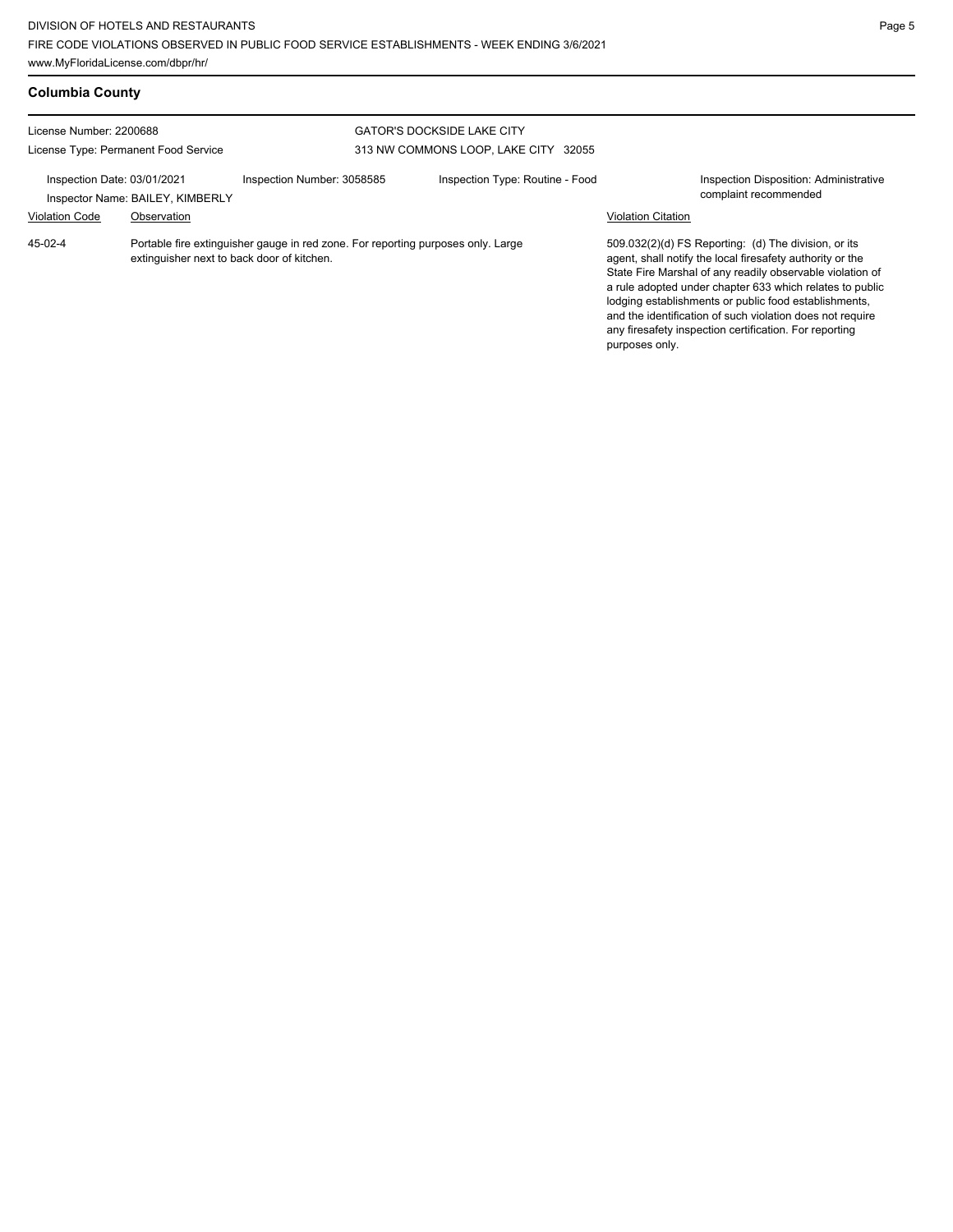| <b>Dade County</b>                                              |                                               |                                                                                                                                                                                                                         |                                              |                                                                                                                                                                                                                                                                                                                                                                                                                                              |
|-----------------------------------------------------------------|-----------------------------------------------|-------------------------------------------------------------------------------------------------------------------------------------------------------------------------------------------------------------------------|----------------------------------------------|----------------------------------------------------------------------------------------------------------------------------------------------------------------------------------------------------------------------------------------------------------------------------------------------------------------------------------------------------------------------------------------------------------------------------------------------|
| License Number: 2331214                                         |                                               |                                                                                                                                                                                                                         | CHEEN HUAYE SOUTHERN MEXICAN CUISINE         |                                                                                                                                                                                                                                                                                                                                                                                                                                              |
|                                                                 | License Type: Permanent Food Service          |                                                                                                                                                                                                                         | 15400 BISCAYNE BLVD #118, GOLDEN BEACH 33160 |                                                                                                                                                                                                                                                                                                                                                                                                                                              |
| Inspection Date: 03/05/2021                                     | Inspector Name: STUBBS, CHRISTINE             | Inspection Number: 3067503                                                                                                                                                                                              | Inspection Type: Routine - Food              | Inspection Disposition: Inspection<br>Completed - No Further Action                                                                                                                                                                                                                                                                                                                                                                          |
| <b>Violation Code</b>                                           | Observation                                   |                                                                                                                                                                                                                         |                                              | <b>Violation Citation</b>                                                                                                                                                                                                                                                                                                                                                                                                                    |
| $46 - 01 - 4$                                                   |                                               | Marked exit/path to marked exit blocked. For reporting purposes only. Observed a<br>food cart with beef and other meat and poultry on it, blocking the path marked exit.<br>Chef moved food cart. **Corrected On-Site** |                                              | 61C-1.004(9) FAC Reporting: (9) Means of access,<br>including entrances, halls, and stairways, must permit<br>unobstructed travel at all times and shall be clean,<br>ventilated and well-lighted day and night. Hall and stair<br>runners shall be kept in good condition. Railways, as<br>defined in 61C-1.001(23), F.A.C., shall be installed on<br>all stairways and around all porches and steps. For<br>reporting purposes only.       |
| License Number: 2328776                                         |                                               | <b>SPORTS GRILL</b>                                                                                                                                                                                                     |                                              |                                                                                                                                                                                                                                                                                                                                                                                                                                              |
|                                                                 | License Type: Permanent Food Service          |                                                                                                                                                                                                                         | 11481 SW 40 ST, MIAMI 33165                  |                                                                                                                                                                                                                                                                                                                                                                                                                                              |
| Inspection Date: 03/03/2021<br><b>Violation Code</b>            | Inspector Name: ELDER, AUDREY<br>Observation  | Inspection Number: 3072223                                                                                                                                                                                              | Inspection Type: Routine - Food              | Inspection Disposition: Inspection<br>Completed - No Further Action<br><b>Violation Citation</b>                                                                                                                                                                                                                                                                                                                                             |
| 45-02-4                                                         | Located near walk in freezer.                 | Portable fire extinguisher gauge in red zone. For reporting purposes only.                                                                                                                                              |                                              | 509.032(2)(d) FS Reporting: (d) The division, or its<br>agent, shall notify the local firesafety authority or the<br>State Fire Marshal of any readily observable violation of<br>a rule adopted under chapter 633 which relates to public<br>lodging establishments or public food establishments,<br>and the identification of such violation does not require<br>any firesafety inspection certification. For reporting<br>purposes only. |
| License Number: 2332857                                         |                                               | A-MARI-MIX                                                                                                                                                                                                              |                                              |                                                                                                                                                                                                                                                                                                                                                                                                                                              |
|                                                                 | License Type: Permanent Food Service          |                                                                                                                                                                                                                         | 9700 SW 24 ST STE D, MIAMI 33165             |                                                                                                                                                                                                                                                                                                                                                                                                                                              |
| Inspection Date: 03/05/2021<br><b>Violation Code</b>            | Inspector Name: AZPURUA, JULIO<br>Observation | Inspection Number: 3072983                                                                                                                                                                                              | Inspection Type: Routine - Food              | Inspection Disposition: Warning<br>Issued<br><b>Violation Citation</b>                                                                                                                                                                                                                                                                                                                                                                       |
| 45-02-4                                                         | Observed at kitchen area.                     | Portable fire extinguisher gauge in red zone. For reporting purposes only.                                                                                                                                              |                                              | 509.032(2)(d) FS Reporting: (d) The division, or its<br>agent, shall notify the local firesafety authority or the<br>State Fire Marshal of any readily observable violation of<br>a rule adopted under chapter 633 which relates to public<br>lodging establishments or public food establishments,<br>and the identification of such violation does not require<br>any firesafety inspection certification. For reporting<br>purposes only. |
| License Number: 2332709<br>License Type: Permanent Food Service |                                               |                                                                                                                                                                                                                         | EL KONUCO CAFETERIA                          |                                                                                                                                                                                                                                                                                                                                                                                                                                              |
|                                                                 |                                               |                                                                                                                                                                                                                         | 8457 NW 61 ST, MIAMI 33166                   |                                                                                                                                                                                                                                                                                                                                                                                                                                              |
| Inspection Date: 03/01/2021<br>Inspector Name: GONZALEZ, ERIK   |                                               | Inspection Number: 3062046<br>Inspection Type: Routine - Food                                                                                                                                                           |                                              | Inspection Disposition: Inspection<br>Completed - No Further Action                                                                                                                                                                                                                                                                                                                                                                          |
| <b>Violation Code</b>                                           | Observation                                   |                                                                                                                                                                                                                         |                                              | <b>Violation Citation</b>                                                                                                                                                                                                                                                                                                                                                                                                                    |
| 48-04-4                                                         |                                               | Propane tank (larger than 2.7 lb. water capacity/1 lb. gas capacity) located inside<br>of the building. For reporting purposes only. Observed propane tank inside room.                                                 |                                              | 509.032(2)(d) FS Reporting: (d) The division, or its<br>agent, shall notify the local firesafety authority or the<br>State Fire Marshal of any readily observable violation of<br>a rule adopted under chapter 633 which relates to public<br>lodging establishments or public food establishments,<br>and the identification of such violation does not require<br>any firesafety inspection certification. For reporting<br>purposes only. |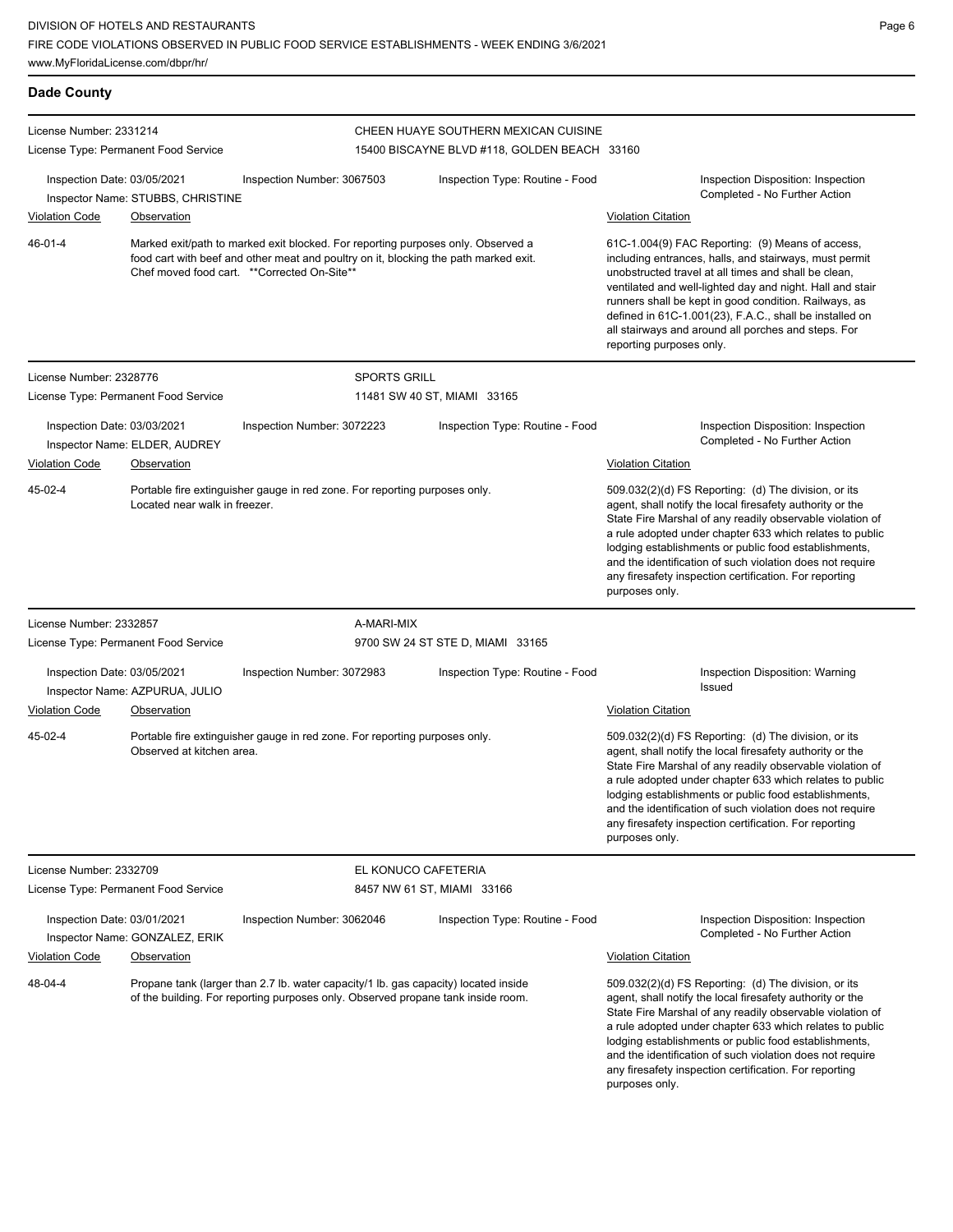| <b>Duval County</b>                                                                                   |                                      |                                                                                                                                                     |                                                                                    |                                                                 |                                                                                                                                                                                                                                                                                                                                                                                                                                              |  |  |  |
|-------------------------------------------------------------------------------------------------------|--------------------------------------|-----------------------------------------------------------------------------------------------------------------------------------------------------|------------------------------------------------------------------------------------|-----------------------------------------------------------------|----------------------------------------------------------------------------------------------------------------------------------------------------------------------------------------------------------------------------------------------------------------------------------------------------------------------------------------------------------------------------------------------------------------------------------------------|--|--|--|
| License Number: 2613576                                                                               | License Type: Permanent Food Service |                                                                                                                                                     |                                                                                    | <b>MOON RIVER PIZZA</b>                                         |                                                                                                                                                                                                                                                                                                                                                                                                                                              |  |  |  |
| Inspection Date: 03/01/2021<br>Inspection Number: 3078874<br>Inspector Name: ESPINOSA-BECKERT, ILIANA |                                      |                                                                                                                                                     | 1176 EDGEWOOD AVE S#2, JACKSONVILLE 32205<br>Inspection Type: Complaint Full       |                                                                 | Inspection Disposition: Administrative<br>complaint recommended                                                                                                                                                                                                                                                                                                                                                                              |  |  |  |
| <b>Violation Code</b>                                                                                 | Observation                          |                                                                                                                                                     |                                                                                    |                                                                 | <b>Violation Citation</b>                                                                                                                                                                                                                                                                                                                                                                                                                    |  |  |  |
| 45-02-4                                                                                               | handsink next to triple sink         |                                                                                                                                                     | Portable fire extinguisher gauge in red zone. For reporting purposes only. By      |                                                                 | 509.032(2)(d) FS Reporting: (d) The division, or its<br>agent, shall notify the local firesafety authority or the<br>State Fire Marshal of any readily observable violation of<br>a rule adopted under chapter 633 which relates to public<br>lodging establishments or public food establishments,<br>and the identification of such violation does not require<br>any firesafety inspection certification. For reporting<br>purposes only. |  |  |  |
| License Number: 2608493                                                                               |                                      |                                                                                                                                                     | PEPPER POT RESTAURANT                                                              |                                                                 |                                                                                                                                                                                                                                                                                                                                                                                                                                              |  |  |  |
| License Type: Permanent Food Service                                                                  |                                      |                                                                                                                                                     | 4233 BRENTWOOD AVE, JACKSONVILLE 322066111                                         |                                                                 |                                                                                                                                                                                                                                                                                                                                                                                                                                              |  |  |  |
| Inspection Date: 03/04/2021<br>Inspection Number: 3067102<br>Inspector Name: ESPINOSA-BECKERT, ILIANA |                                      | Inspection Type: Routine - Food                                                                                                                     |                                                                                    | Inspection Disposition: Administrative<br>complaint recommended |                                                                                                                                                                                                                                                                                                                                                                                                                                              |  |  |  |
| Violation Code                                                                                        | Observation                          |                                                                                                                                                     |                                                                                    |                                                                 | <b>Violation Citation</b>                                                                                                                                                                                                                                                                                                                                                                                                                    |  |  |  |
| 45-02-4                                                                                               | door                                 |                                                                                                                                                     | Portable fire extinguisher gauge in red zone. For reporting purposes only. By rear |                                                                 | 509.032(2)(d) FS Reporting: (d) The division, or its<br>agent, shall notify the local firesafety authority or the<br>State Fire Marshal of any readily observable violation of<br>a rule adopted under chapter 633 which relates to public<br>lodging establishments or public food establishments,<br>and the identification of such violation does not require<br>any firesafety inspection certification. For reporting<br>purposes only. |  |  |  |
| License Number: 2615437                                                                               |                                      |                                                                                                                                                     | <b>FIT MEALS</b>                                                                   |                                                                 |                                                                                                                                                                                                                                                                                                                                                                                                                                              |  |  |  |
|                                                                                                       | License Type: Permanent Food Service |                                                                                                                                                     | 10916-22 ATLANTIC BLVD, JACKSONVILLE 32225                                         |                                                                 |                                                                                                                                                                                                                                                                                                                                                                                                                                              |  |  |  |
| Inspection Date: 03/03/2021<br>Inspector Name: THOMAS, PHILIP                                         |                                      | Inspection Number: 3065742                                                                                                                          | Inspection Type: Routine - Food                                                    |                                                                 | Inspection Disposition: Inspection<br>Completed - No Further Action                                                                                                                                                                                                                                                                                                                                                                          |  |  |  |
| <b>Violation Code</b>                                                                                 | Observation                          |                                                                                                                                                     |                                                                                    |                                                                 | <b>Violation Citation</b>                                                                                                                                                                                                                                                                                                                                                                                                                    |  |  |  |
| 45-02-4                                                                                               |                                      | Portable fire extinguisher gauge in red zone. For reporting purposes only.<br>Fire extinguisher on wall next to dish machine has gauge in red zone. |                                                                                    |                                                                 | 509.032(2)(d) FS Reporting: (d) The division, or its<br>agent, shall notify the local firesafety authority or the<br>State Fire Marshal of any readily observable violation of<br>a rule adopted under chapter 633 which relates to public<br>lodging establishments or public food establishments,                                                                                                                                          |  |  |  |

and the identification of such violation does not require any firesafety inspection certification. For reporting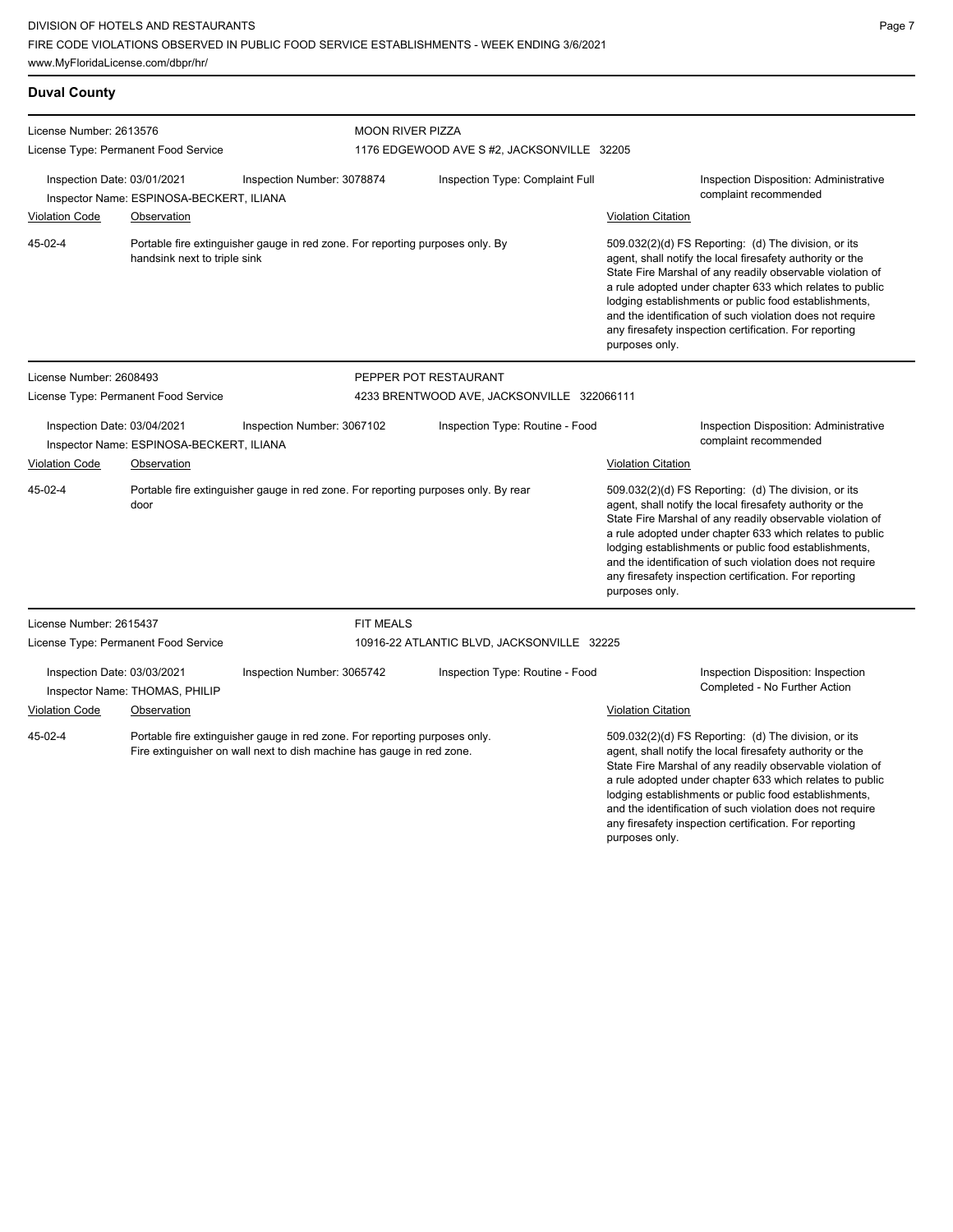**Gadsden County**

| License Number: 3050113                                                                  |                |                                                                                | MEADOWS GROCERY AND MARKET        |                                                                     |                                                                                                                                                                                                                                                                                                                                                                                                                            |  |
|------------------------------------------------------------------------------------------|----------------|--------------------------------------------------------------------------------|-----------------------------------|---------------------------------------------------------------------|----------------------------------------------------------------------------------------------------------------------------------------------------------------------------------------------------------------------------------------------------------------------------------------------------------------------------------------------------------------------------------------------------------------------------|--|
| License Type: Mobile Food Dispensing Vehicle                                             |                |                                                                                | 5335 GREENSBORO HWY, QUINCY 32351 |                                                                     |                                                                                                                                                                                                                                                                                                                                                                                                                            |  |
| Inspection Date: 03/05/2021<br>Inspection Number: 1233210<br>Inspector Name: SMITH, PAUL |                | Inspection Type: Food-Licensing Inspection                                     |                                   | Inspection Disposition: Inspection<br>Completed - No Further Action |                                                                                                                                                                                                                                                                                                                                                                                                                            |  |
| <b>Violation Code</b>                                                                    | Observation    |                                                                                |                                   | <b>Violation Citation</b>                                           |                                                                                                                                                                                                                                                                                                                                                                                                                            |  |
| 45-05-4                                                                                  | purposes only. | Portable fire extinguisher missing from its designated location. For reporting |                                   | purposes only.                                                      | 509.032(2)(d) FS Reporting: (d) The division, or its<br>agent, shall notify the local firesafety authority or the<br>State Fire Marshal of any readily observable violation of<br>a rule adopted under chapter 633 which relates to public<br>lodging establishments or public food establishments,<br>and the identification of such violation does not require<br>any firesafety inspection certification. For reporting |  |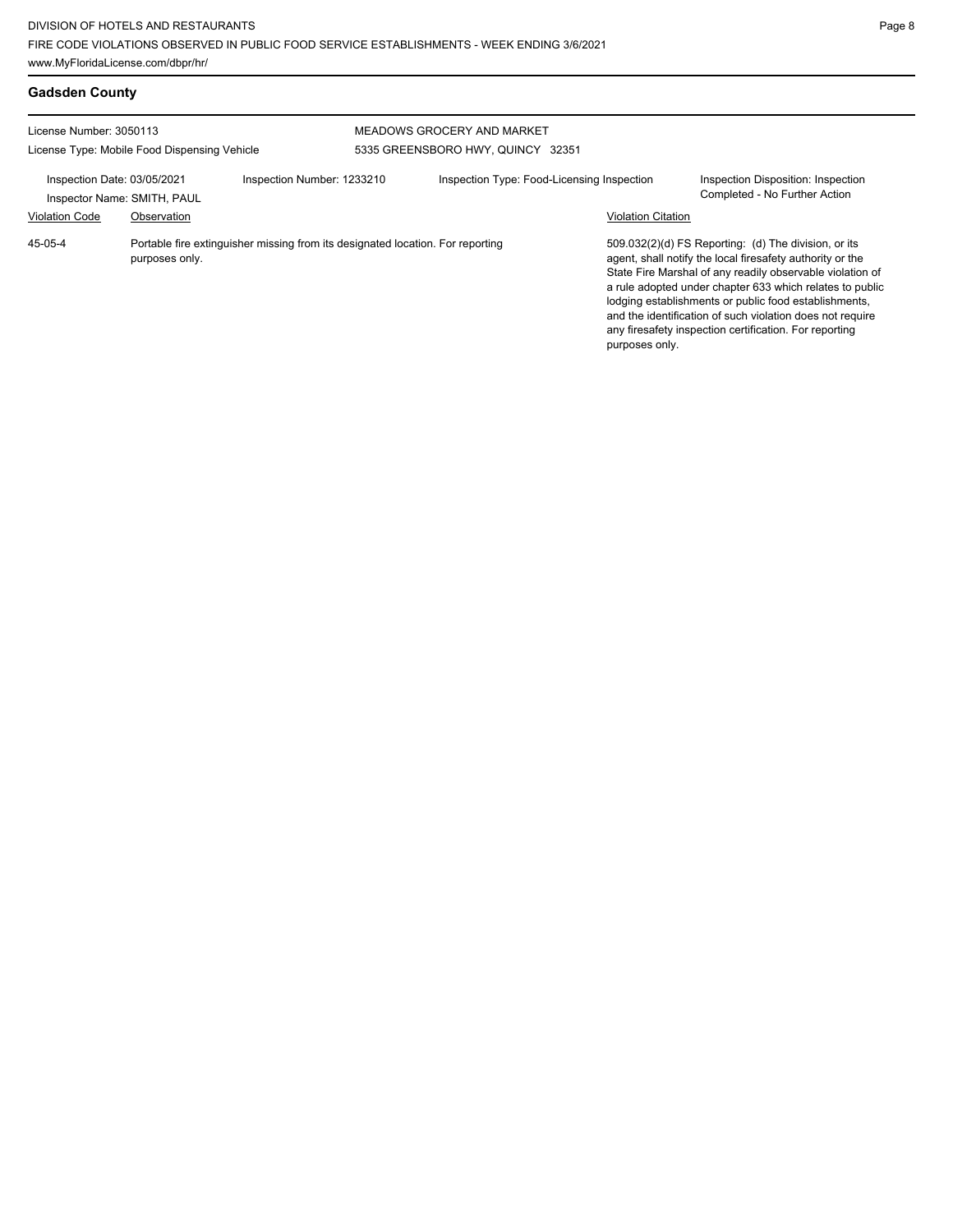| <b>Hillsborough County</b>                                     |                                                                                                                                                                                                                                                                               |                                                               |                                                                                                                                                                                                                                                                                                                                                     |                                                                                                                                                                                                                                                                                                                                                                                                                                              |
|----------------------------------------------------------------|-------------------------------------------------------------------------------------------------------------------------------------------------------------------------------------------------------------------------------------------------------------------------------|---------------------------------------------------------------|-----------------------------------------------------------------------------------------------------------------------------------------------------------------------------------------------------------------------------------------------------------------------------------------------------------------------------------------------------|----------------------------------------------------------------------------------------------------------------------------------------------------------------------------------------------------------------------------------------------------------------------------------------------------------------------------------------------------------------------------------------------------------------------------------------------|
| License Number: 3917174                                        |                                                                                                                                                                                                                                                                               |                                                               | ON A ROLL SUSHI & THAI                                                                                                                                                                                                                                                                                                                              |                                                                                                                                                                                                                                                                                                                                                                                                                                              |
|                                                                | License Type: Permanent Food Service                                                                                                                                                                                                                                          |                                                               | 101 N FRANKLIN ST STE C, TAMPA 33602                                                                                                                                                                                                                                                                                                                |                                                                                                                                                                                                                                                                                                                                                                                                                                              |
| Inspection Date: 03/04/2021<br>Inspector Name: COLEMAN, TONYA  |                                                                                                                                                                                                                                                                               | Inspection Type: Routine - Food<br>Inspection Number: 3071679 |                                                                                                                                                                                                                                                                                                                                                     | Inspection Disposition: Inspection<br>Completed - No Further Action                                                                                                                                                                                                                                                                                                                                                                          |
| <b>Violation Code</b>                                          | Observation                                                                                                                                                                                                                                                                   |                                                               |                                                                                                                                                                                                                                                                                                                                                     | <b>Violation Citation</b>                                                                                                                                                                                                                                                                                                                                                                                                                    |
| 45-04-4                                                        | Use of cooking equipment producing grease laden vapors/smoke with no hood<br>suppression system installed. Notified Fire AHJ. For reporting purposes only.<br>Cooking in back kitchen area                                                                                    |                                                               |                                                                                                                                                                                                                                                                                                                                                     | 509.032(2)(d) FS Reporting: (d) The division, or its<br>agent, shall notify the local firesafety authority or the<br>State Fire Marshal of any readily observable violation of<br>a rule adopted under chapter 633 which relates to public<br>lodging establishments or public food establishments,<br>and the identification of such violation does not require<br>any firesafety inspection certification. For reporting<br>purposes only. |
| License Number: 3915657                                        |                                                                                                                                                                                                                                                                               | <b>SPICE KITCHEN</b>                                          |                                                                                                                                                                                                                                                                                                                                                     |                                                                                                                                                                                                                                                                                                                                                                                                                                              |
|                                                                | License Type: Permanent Food Service                                                                                                                                                                                                                                          |                                                               | 11653 COUNTRYWAY BLVD, TAMPA 33626                                                                                                                                                                                                                                                                                                                  |                                                                                                                                                                                                                                                                                                                                                                                                                                              |
| Inspection Date: 03/05/2021<br>Inspector Name: EHLERS, MICHAEL |                                                                                                                                                                                                                                                                               | Inspection Number: 3012791                                    | Inspection Type: Routine - Food                                                                                                                                                                                                                                                                                                                     | Inspection Disposition: Call Back -<br>Admin. complaint recommended                                                                                                                                                                                                                                                                                                                                                                          |
| <b>Violation Code</b>                                          | Observation                                                                                                                                                                                                                                                                   |                                                               |                                                                                                                                                                                                                                                                                                                                                     | <b>Violation Citation</b>                                                                                                                                                                                                                                                                                                                                                                                                                    |
| 46-04-4                                                        | - From initial inspection : Exit door locked. Marked side exit door blocked by stacks<br>of chairs. For reporting purposes only. - From follow-up inspection 2021-02-24:<br>Still blocked. ** Time Extended**<br>- From follow-up inspection 2021-03-05:<br>**Time Extended** |                                                               | 61C-1.004(9) FAC Reporting: (9) Means of access,<br>including entrances, halls, and stairways, must permit<br>unobstructed travel at all times and shall be clean.<br>ventilated and well-lighted day and night. Hall and stair<br>runners shall be kept in good condition. Railways, as<br>defined in 61C-1.001(23), F.A.C., shall be installed on |                                                                                                                                                                                                                                                                                                                                                                                                                                              |

all stairways and around all porches and steps. For

reporting purposes only.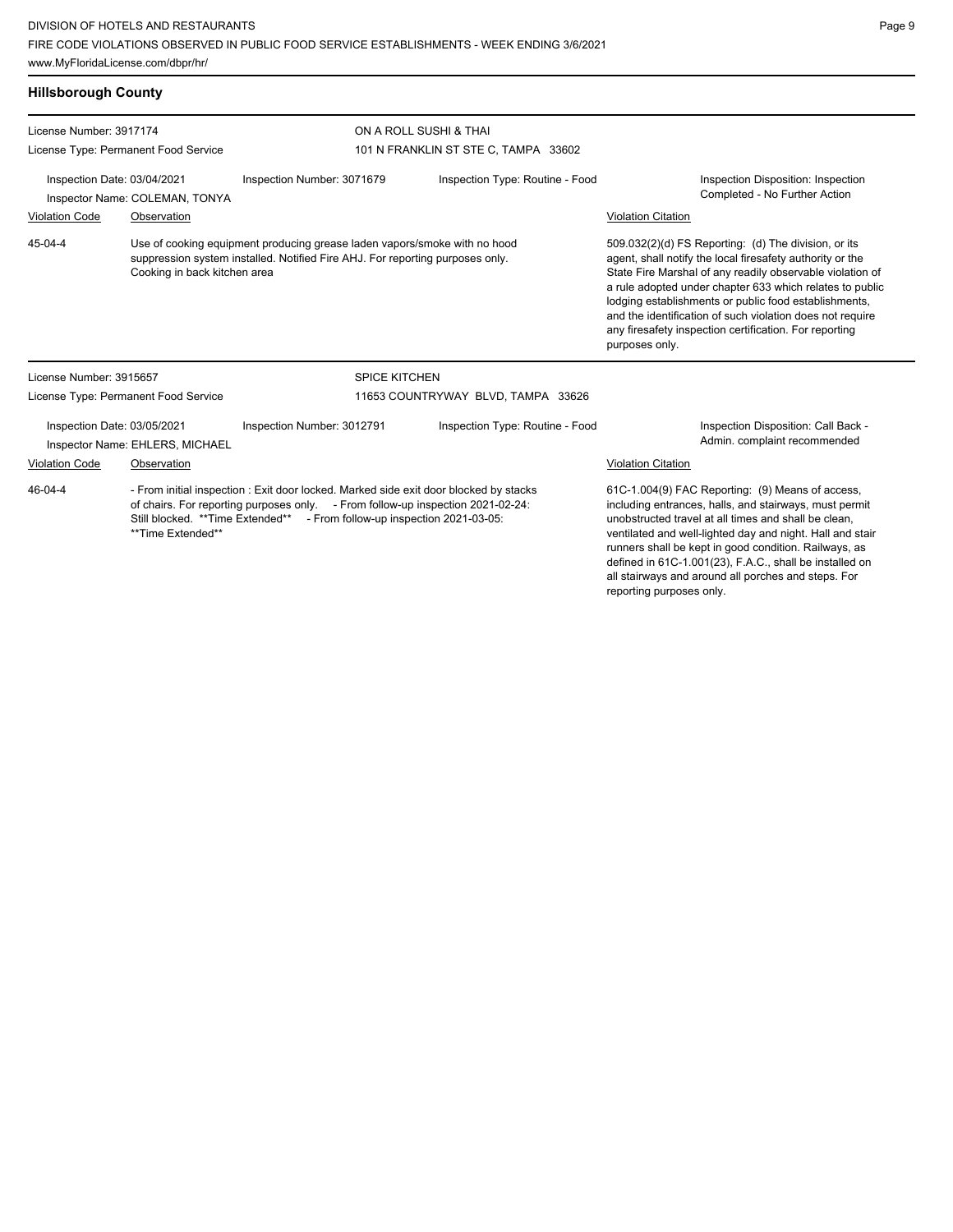| <b>Leon County</b>                                                                                                                              |             |                            |                                        |                                                                                                                                                                                                                                                                                                                                                                                                                            |                                                                     |
|-------------------------------------------------------------------------------------------------------------------------------------------------|-------------|----------------------------|----------------------------------------|----------------------------------------------------------------------------------------------------------------------------------------------------------------------------------------------------------------------------------------------------------------------------------------------------------------------------------------------------------------------------------------------------------------------------|---------------------------------------------------------------------|
| License Number: 4703835<br>License Type: Permanent Food Service                                                                                 |             | <b>MIRANDA'S</b>           | 5323 W TENNESSEE ST, TALLAHASSEE 32304 |                                                                                                                                                                                                                                                                                                                                                                                                                            |                                                                     |
| Inspection Date: 03/02/2021<br>Inspector Name: SMITH, PAUL<br><b>Violation Code</b>                                                             | Observation | Inspection Number: 3071762 | Inspection Type: Routine - Food        | <b>Violation Citation</b>                                                                                                                                                                                                                                                                                                                                                                                                  | Inspection Disposition: Inspection<br>Completed - No Further Action |
| 48-04-4<br>Propane tank (larger than 2.7 lb. water capacity/1 lb. gas capacity) located inside<br>of the building. For reporting purposes only. |             |                            | purposes only.                         | 509.032(2)(d) FS Reporting: (d) The division, or its<br>agent, shall notify the local firesafety authority or the<br>State Fire Marshal of any readily observable violation of<br>a rule adopted under chapter 633 which relates to public<br>lodging establishments or public food establishments,<br>and the identification of such violation does not require<br>any firesafety inspection certification. For reporting |                                                                     |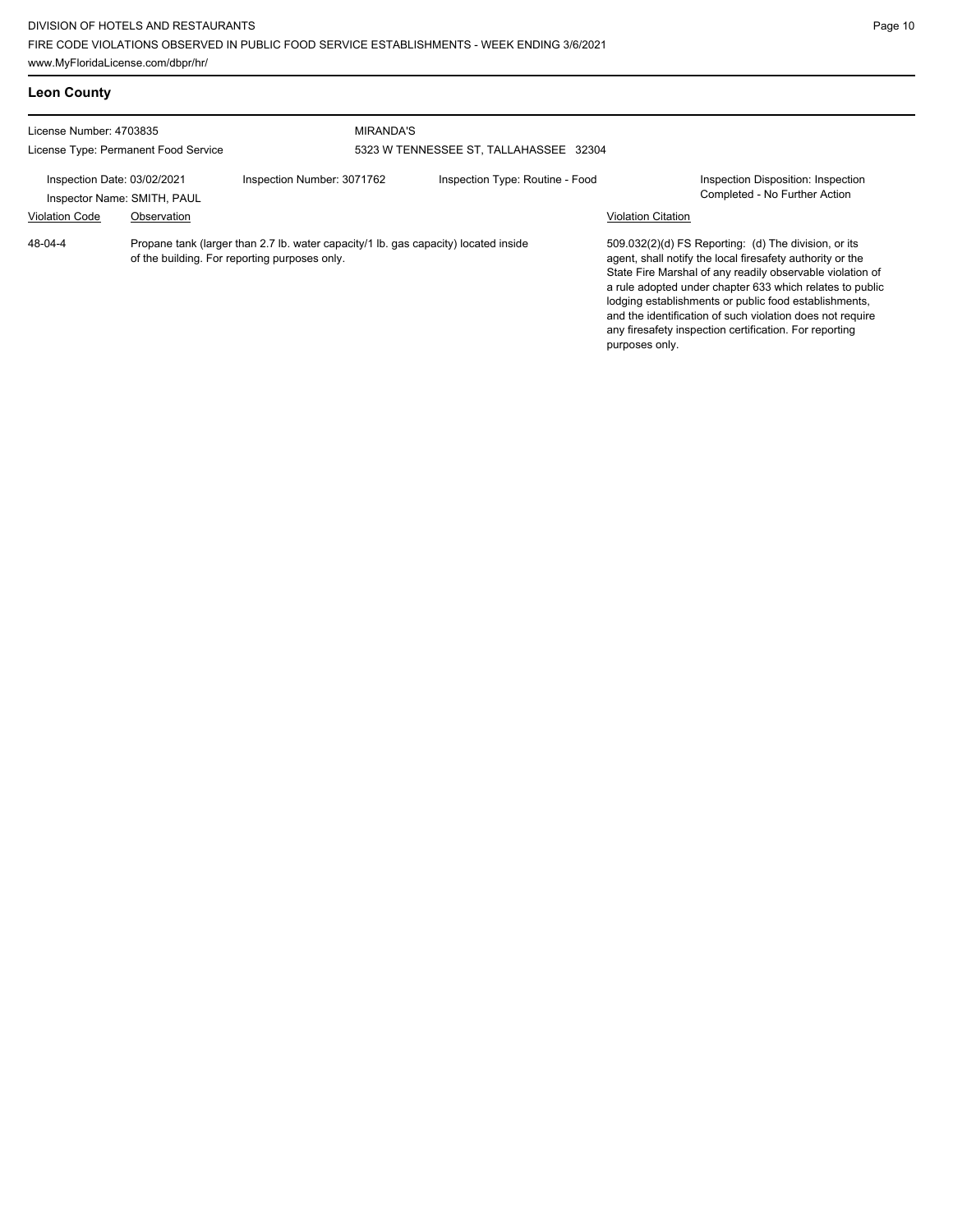| <b>Orange County</b>                                                                                                          |                                      |                                                                                                                                                                                                                                                |                                                                                     |                                                                                                                                                                                                                                                                                                                                                                                                                                              |
|-------------------------------------------------------------------------------------------------------------------------------|--------------------------------------|------------------------------------------------------------------------------------------------------------------------------------------------------------------------------------------------------------------------------------------------|-------------------------------------------------------------------------------------|----------------------------------------------------------------------------------------------------------------------------------------------------------------------------------------------------------------------------------------------------------------------------------------------------------------------------------------------------------------------------------------------------------------------------------------------|
| License Number: 5803742                                                                                                       | License Type: Permanent Food Service |                                                                                                                                                                                                                                                | DAIRYQUEEN OF APOPKA<br>803 E SEMORAN BLVD, APOPKA 32703                            |                                                                                                                                                                                                                                                                                                                                                                                                                                              |
| Inspection Date: 03/03/2021                                                                                                   | Inspector Name: THORNCROFT, ROBERT   | Inspection Number: 3054571                                                                                                                                                                                                                     | Inspection Type: Routine - Food                                                     | Inspection Disposition: Inspection<br>Completed - No Further Action                                                                                                                                                                                                                                                                                                                                                                          |
| <b>Violation Code</b>                                                                                                         | Observation                          |                                                                                                                                                                                                                                                |                                                                                     | <b>Violation Citation</b>                                                                                                                                                                                                                                                                                                                                                                                                                    |
| 45-02-4<br>Portable fire extinguisher gauge in red zone. For reporting purposes only. At the<br>hand wash sink in the kitchen |                                      |                                                                                                                                                                                                                                                |                                                                                     | 509.032(2)(d) FS Reporting: (d) The division, or its<br>agent, shall notify the local firesafety authority or the<br>State Fire Marshal of any readily observable violation of<br>a rule adopted under chapter 633 which relates to public<br>lodging establishments or public food establishments,<br>and the identification of such violation does not require<br>any firesafety inspection certification. For reporting<br>purposes only. |
| License Number: 5804697                                                                                                       |                                      |                                                                                                                                                                                                                                                | POPEYES LOUISIANA KITCHEN #114                                                      |                                                                                                                                                                                                                                                                                                                                                                                                                                              |
| License Type: Permanent Food Service                                                                                          |                                      |                                                                                                                                                                                                                                                | 402 E MAIN ST, APOPKA 327035352                                                     |                                                                                                                                                                                                                                                                                                                                                                                                                                              |
| Inspection Date: 03/02/2021                                                                                                   | Inspector Name: THORNCROFT, ROBERT   | Inspection Number: 3050527                                                                                                                                                                                                                     | Inspection Type: Routine - Food                                                     | Inspection Disposition: Inspection<br>Completed - No Further Action                                                                                                                                                                                                                                                                                                                                                                          |
| <b>Violation Code</b>                                                                                                         | <b>Observation</b>                   |                                                                                                                                                                                                                                                |                                                                                     | <b>Violation Citation</b>                                                                                                                                                                                                                                                                                                                                                                                                                    |
| 45-02-4                                                                                                                       | compartment sink                     |                                                                                                                                                                                                                                                | Portable fire extinguisher gauge in red zone. For reporting purposes only. At the 3 | 509.032(2)(d) FS Reporting: (d) The division, or its<br>agent, shall notify the local firesafety authority or the<br>State Fire Marshal of any readily observable violation of<br>a rule adopted under chapter 633 which relates to public<br>lodging establishments or public food establishments,<br>and the identification of such violation does not require<br>any firesafety inspection certification. For reporting<br>purposes only. |
| License Number: 5807922                                                                                                       |                                      |                                                                                                                                                                                                                                                | RED LOBSTER #0838                                                                   |                                                                                                                                                                                                                                                                                                                                                                                                                                              |
| License Type: Permanent Food Service                                                                                          |                                      |                                                                                                                                                                                                                                                | 8003 GOLDEN SKY LN, ORLANDO 32809                                                   |                                                                                                                                                                                                                                                                                                                                                                                                                                              |
| Inspection Date: 03/03/2021                                                                                                   | Inspector Name: RULLAN, ALFONSO      | Inspection Number: 3061661                                                                                                                                                                                                                     | Inspection Type: Routine - Food                                                     | Inspection Disposition: Inspection<br>Completed - No Further Action                                                                                                                                                                                                                                                                                                                                                                          |
| <b>Violation Code</b>                                                                                                         | Observation                          |                                                                                                                                                                                                                                                |                                                                                     | <b>Violation Citation</b>                                                                                                                                                                                                                                                                                                                                                                                                                    |
| 46-01-4                                                                                                                       | only. **Corrected On-Site**          |                                                                                                                                                                                                                                                | Marked exit/path to marked exit blocked with empty boxes. For reporting purposes    | 61C-1.004(9) FAC Reporting: (9) Means of access,<br>including entrances, halls, and stairways, must permit<br>unobstructed travel at all times and shall be clean,<br>ventilated and well-lighted day and night. Hall and stair<br>runners shall be kept in good condition. Railways, as<br>defined in 61C-1.001(23), F.A.C., shall be installed on<br>all stairways and around all porches and steps. For<br>reporting purposes only.       |
| License Number: 5810902                                                                                                       |                                      |                                                                                                                                                                                                                                                | <b>HOFFNER CATERING &amp; SUPPLY</b>                                                |                                                                                                                                                                                                                                                                                                                                                                                                                                              |
| License Type: Catering                                                                                                        |                                      |                                                                                                                                                                                                                                                | 4880 B DISTRIBUTION CT UNIT 1-2, ORLANDO 32822                                      |                                                                                                                                                                                                                                                                                                                                                                                                                                              |
| Inspection Date: 03/05/2021                                                                                                   | Inspector Name: RULLAN, ALFONSO      | Inspection Number: 1117529                                                                                                                                                                                                                     | Inspection Type: Routine - Food                                                     | Inspection Disposition: Call Back -<br>Admin. complaint recommended                                                                                                                                                                                                                                                                                                                                                                          |
| <b>Violation Code</b>                                                                                                         | Observation                          |                                                                                                                                                                                                                                                |                                                                                     | <b>Violation Citation</b>                                                                                                                                                                                                                                                                                                                                                                                                                    |
| 45-04-4                                                                                                                       | **Time Extended**                    | - From initial inspection : Use of cooking equipment producing grease laden<br>vapors/smoke with no hood suppression system installed. Notified Fire AHJ, flat<br>grill on top of prep table across cooking line. For reporting purposes only. | From follow-up inspection 2020-12-30: - From follow-up inspection 2021-03-05:       | 509.032(2)(d) FS Reporting: (d) The division, or its<br>agent, shall notify the local firesafety authority or the<br>State Fire Marshal of any readily observable violation of<br>a rule adopted under chapter 633 which relates to public<br>lodging establishments or public food establishments,<br>and the identification of such violation does not require<br>any firesafety inspection certification. For reporting                   |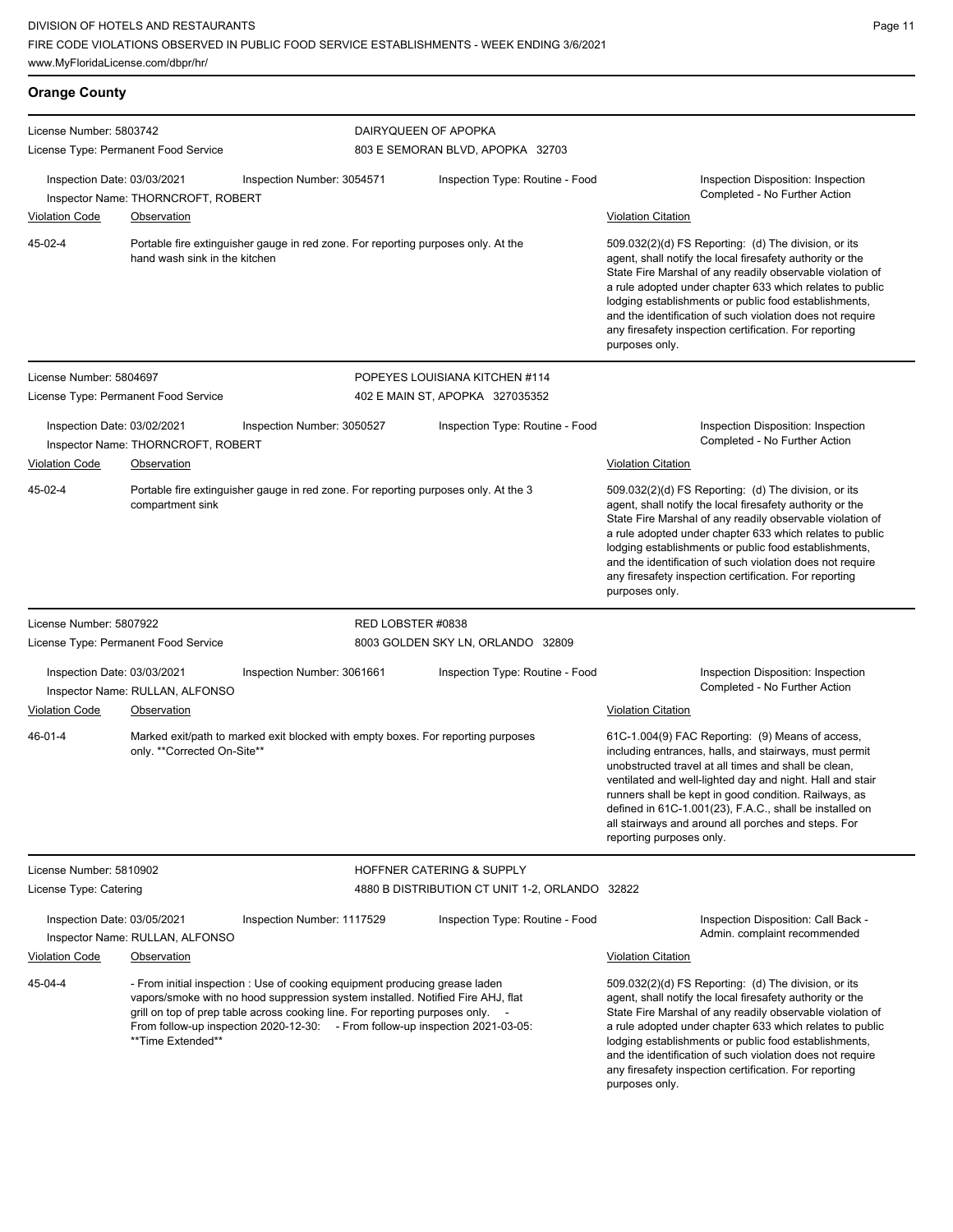www.MyFloridaLicense.com/dbpr/hr/

any firesafety inspection certification. For reporting

| <b>Orange County</b>                                                                                      |             |                                                                                                                                |                                                                                                                                                                                                                                                                                                                                                                  |                                                                                                                                                                                                                                                                                                                                                                                                                                        |  |
|-----------------------------------------------------------------------------------------------------------|-------------|--------------------------------------------------------------------------------------------------------------------------------|------------------------------------------------------------------------------------------------------------------------------------------------------------------------------------------------------------------------------------------------------------------------------------------------------------------------------------------------------------------|----------------------------------------------------------------------------------------------------------------------------------------------------------------------------------------------------------------------------------------------------------------------------------------------------------------------------------------------------------------------------------------------------------------------------------------|--|
| License Number: 5810969                                                                                   |             | POLLO TROPICAL                                                                                                                 |                                                                                                                                                                                                                                                                                                                                                                  |                                                                                                                                                                                                                                                                                                                                                                                                                                        |  |
| License Type: Permanent Food Service                                                                      |             |                                                                                                                                | 4085 MILLENIA BOULEVARD, ORLANDO 32839                                                                                                                                                                                                                                                                                                                           |                                                                                                                                                                                                                                                                                                                                                                                                                                        |  |
| Inspection Date: 03/03/2021<br>Inspector Name: FRANZ, LISA                                                |             | Inspection Number: 3042459<br>Inspection Type: Routine - Food                                                                  |                                                                                                                                                                                                                                                                                                                                                                  | Inspection Disposition: Inspection<br>Completed - No Further Action                                                                                                                                                                                                                                                                                                                                                                    |  |
| <b>Violation Code</b>                                                                                     | Observation |                                                                                                                                |                                                                                                                                                                                                                                                                                                                                                                  | <b>Violation Citation</b>                                                                                                                                                                                                                                                                                                                                                                                                              |  |
| Marked exit/path to marked exit blocked. For reporting purposes only. **Corrected<br>46-01-4<br>On-Site** |             |                                                                                                                                |                                                                                                                                                                                                                                                                                                                                                                  | 61C-1.004(9) FAC Reporting: (9) Means of access,<br>including entrances, halls, and stairways, must permit<br>unobstructed travel at all times and shall be clean.<br>ventilated and well-lighted day and night. Hall and stair<br>runners shall be kept in good condition. Railways, as<br>defined in 61C-1.001(23), F.A.C., shall be installed on<br>all stairways and around all porches and steps. For<br>reporting purposes only. |  |
| License Number: 5814128                                                                                   |             |                                                                                                                                | POPEYES LOUISIANA KITCHEN #179                                                                                                                                                                                                                                                                                                                                   |                                                                                                                                                                                                                                                                                                                                                                                                                                        |  |
| License Type: Permanent Food Service                                                                      |             | 10923 W COLONIAL DR, OCOEE 34761                                                                                               |                                                                                                                                                                                                                                                                                                                                                                  |                                                                                                                                                                                                                                                                                                                                                                                                                                        |  |
| Inspection Date: 02/26/2021<br>Inspector Name: GREENE, MARVIN                                             |             | Inspection Number: 3047891                                                                                                     | Inspection Type: Routine - Food                                                                                                                                                                                                                                                                                                                                  | Inspection Disposition: Inspection<br>Completed - No Further Action                                                                                                                                                                                                                                                                                                                                                                    |  |
| <b>Violation Code</b>                                                                                     | Observation |                                                                                                                                |                                                                                                                                                                                                                                                                                                                                                                  | <b>Violation Citation</b>                                                                                                                                                                                                                                                                                                                                                                                                              |  |
| 45-02-4                                                                                                   |             | Portable fire extinguisher gauge in red zone. For reporting purposes only.<br>- extinguisher by hand-sink in ware washing area | 509.032(2)(d) FS Reporting: (d) The division, or its<br>agent, shall notify the local firesafety authority or the<br>State Fire Marshal of any readily observable violation of<br>a rule adopted under chapter 633 which relates to public<br>lodging establishments or public food establishments,<br>and the identification of such violation does not require |                                                                                                                                                                                                                                                                                                                                                                                                                                        |  |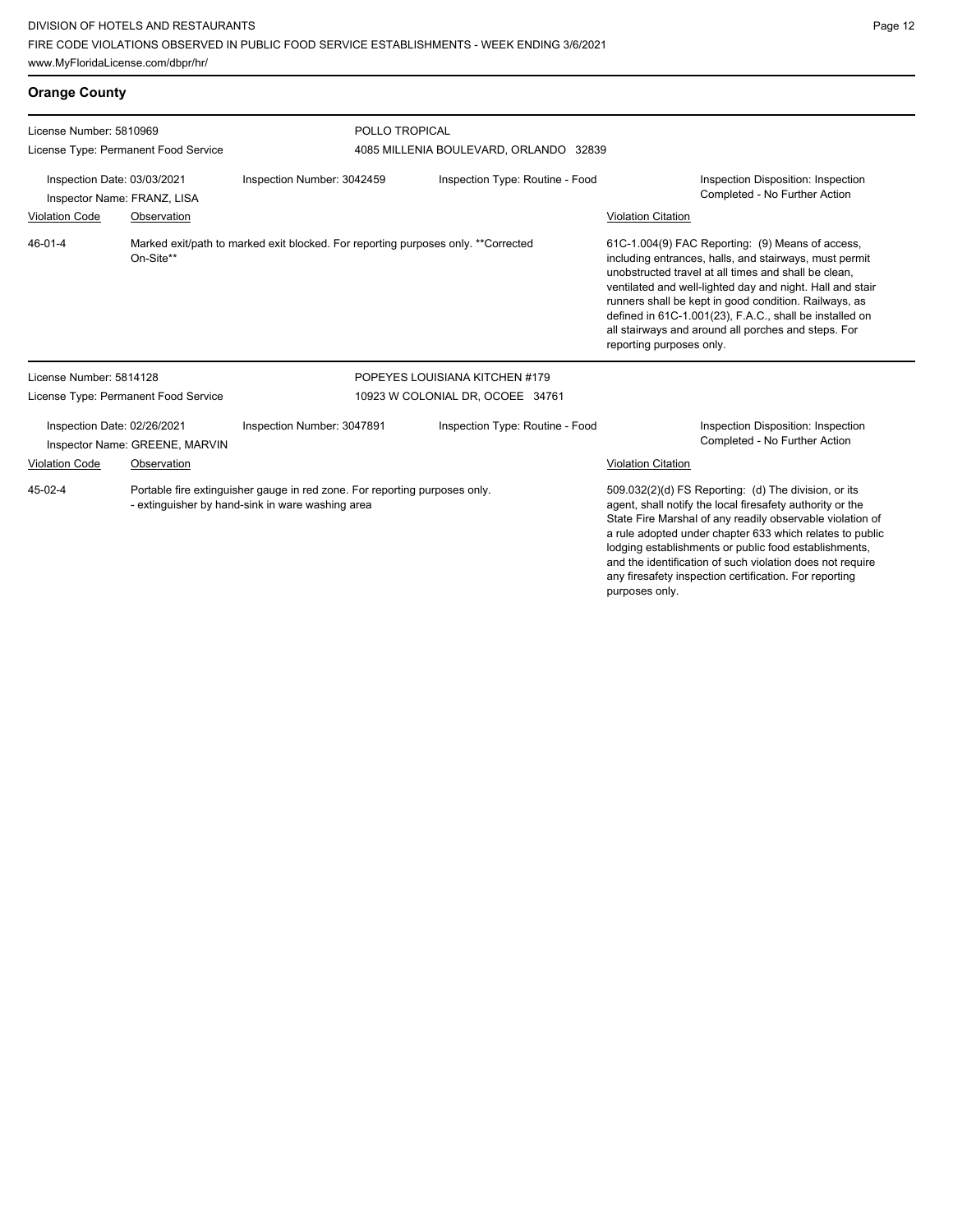| <b>Palm Beach County</b>                                                                                     |                                      |                                                                                                                                         |                                                                                                                                                                                                                                                                                                                                                                                                                                              |                                                                                                                                                                                                                                                                                                                                                                                                                                                                                                        |
|--------------------------------------------------------------------------------------------------------------|--------------------------------------|-----------------------------------------------------------------------------------------------------------------------------------------|----------------------------------------------------------------------------------------------------------------------------------------------------------------------------------------------------------------------------------------------------------------------------------------------------------------------------------------------------------------------------------------------------------------------------------------------|--------------------------------------------------------------------------------------------------------------------------------------------------------------------------------------------------------------------------------------------------------------------------------------------------------------------------------------------------------------------------------------------------------------------------------------------------------------------------------------------------------|
| License Number: 6020262                                                                                      |                                      | <b>TRINDY GOURMET</b>                                                                                                                   |                                                                                                                                                                                                                                                                                                                                                                                                                                              |                                                                                                                                                                                                                                                                                                                                                                                                                                                                                                        |
| License Type: Permanent Food Service                                                                         |                                      |                                                                                                                                         | 407 N ROSEMARY AVE, WEST PALM BEACH 33401                                                                                                                                                                                                                                                                                                                                                                                                    |                                                                                                                                                                                                                                                                                                                                                                                                                                                                                                        |
| Inspection Date: 03/04/2021<br>Inspector Name: LANZALOTTO, JR<br><b>Violation Code</b><br><b>Observation</b> |                                      | Inspection Number: 3079045                                                                                                              | Inspection Type: Complaint Full                                                                                                                                                                                                                                                                                                                                                                                                              | Inspection Disposition: Inspection<br>Completed - No Further Action<br><b>Violation Citation</b>                                                                                                                                                                                                                                                                                                                                                                                                       |
| 45-04-4                                                                                                      |                                      | Use of cooking equipment producing grease laden vapors/smoke with no hood<br>suppression system installed. For reporting purposes only. | 509.032(2)(d) FS Reporting: (d) The division, or its<br>agent, shall notify the local firesafety authority or the<br>State Fire Marshal of any readily observable violation of<br>a rule adopted under chapter 633 which relates to public<br>lodging establishments or public food establishments,<br>and the identification of such violation does not require<br>any firesafety inspection certification. For reporting<br>purposes only. |                                                                                                                                                                                                                                                                                                                                                                                                                                                                                                        |
| License Number: 6000407                                                                                      |                                      |                                                                                                                                         | THE AMBASSADOR GRILL                                                                                                                                                                                                                                                                                                                                                                                                                         |                                                                                                                                                                                                                                                                                                                                                                                                                                                                                                        |
|                                                                                                              | License Type: Permanent Food Service |                                                                                                                                         | 2730 S OCEAN BLVD, PALM BEACH 33480                                                                                                                                                                                                                                                                                                                                                                                                          |                                                                                                                                                                                                                                                                                                                                                                                                                                                                                                        |
| Inspection Date: 03/05/2021<br>Inspector Name: AHLE, ROBERT<br><b>Violation Code</b><br>Observation          |                                      | Inspection Number: 3072309                                                                                                              | Inspection Type: Routine - Food                                                                                                                                                                                                                                                                                                                                                                                                              | Inspection Disposition: Inspection<br>Completed - No Further Action<br><b>Violation Citation</b>                                                                                                                                                                                                                                                                                                                                                                                                       |
| 48-01-5                                                                                                      | For reporting purposes only.         | No current insurance inspector boiler report or boiler certificate available for boiler.                                                |                                                                                                                                                                                                                                                                                                                                                                                                                                              | 61C-1.004(9) FAC Reporting: (9) Heating and<br>ventilation - The heating and ventilation system shall be<br>kept in good repair or be installed to maintain a<br>minimum of 68 degrees Fahrenheit throughout the<br>building. The insurance inspectors boiler report is<br>required annually for power boilers and high<br>pressure/high temperature boilers and biannually for low<br>pressure steam or vapor heating boilers and shall be<br>posted in the boiler room. For reporting purposes only. |
| License Number: 6019497                                                                                      |                                      | THE BEACH CLUB                                                                                                                          |                                                                                                                                                                                                                                                                                                                                                                                                                                              |                                                                                                                                                                                                                                                                                                                                                                                                                                                                                                        |
|                                                                                                              | License Type: Permanent Food Service |                                                                                                                                         | 755 N COUNTY RD, PALM BEACH 33480                                                                                                                                                                                                                                                                                                                                                                                                            |                                                                                                                                                                                                                                                                                                                                                                                                                                                                                                        |
| Inspection Date: 03/04/2021<br>Inspector Name: AHLE, ROBERT                                                  |                                      | Inspection Number: 3062398                                                                                                              | Inspection Type: Routine - Food                                                                                                                                                                                                                                                                                                                                                                                                              | Inspection Disposition: Inspection<br>Completed - No Further Action                                                                                                                                                                                                                                                                                                                                                                                                                                    |
| <b>Violation Code</b>                                                                                        | <b>Observation</b>                   |                                                                                                                                         |                                                                                                                                                                                                                                                                                                                                                                                                                                              | <b>Violation Citation</b>                                                                                                                                                                                                                                                                                                                                                                                                                                                                              |
| 48-01-5                                                                                                      | For reporting purposes only.         | No current insurance inspector boiler report or boiler certificate available for boiler.                                                |                                                                                                                                                                                                                                                                                                                                                                                                                                              | 61C-1.004(9) FAC Reporting: (9) Heating and<br>ventilation - The heating and ventilation system shall be<br>kept in good repair or be installed to maintain a<br>minimum of 68 degrees Fahrenheit throughout the<br>building. The insurance inspectors boiler report is<br>required annually for power boilers and high<br>pressure/high temperature boilers and biannually for low<br>pressure steam or vapor heating boilers and shall be<br>posted in the boiler room. For reporting purposes only. |
| License Number: 6000072                                                                                      |                                      |                                                                                                                                         | THE BEACH CLUB RESTAURANT                                                                                                                                                                                                                                                                                                                                                                                                                    |                                                                                                                                                                                                                                                                                                                                                                                                                                                                                                        |
|                                                                                                              | License Type: Permanent Food Service |                                                                                                                                         | 755 N COUNTY RD, PALM BEACH 33480-3313                                                                                                                                                                                                                                                                                                                                                                                                       |                                                                                                                                                                                                                                                                                                                                                                                                                                                                                                        |
| Inspection Date: 03/04/2021<br>Inspector Name: AHLE, ROBERT                                                  |                                      | Inspection Type: Routine - Food<br>Inspection Number: 3062676                                                                           |                                                                                                                                                                                                                                                                                                                                                                                                                                              | Inspection Disposition: Inspection<br>Completed - No Further Action                                                                                                                                                                                                                                                                                                                                                                                                                                    |
| <b>Violation Code</b>                                                                                        | <b>Observation</b>                   |                                                                                                                                         |                                                                                                                                                                                                                                                                                                                                                                                                                                              | <b>Violation Citation</b>                                                                                                                                                                                                                                                                                                                                                                                                                                                                              |
| 48-01-5<br>For reporting purposes only.                                                                      |                                      | No current insurance inspector boiler report or boiler certificate available for boiler.                                                |                                                                                                                                                                                                                                                                                                                                                                                                                                              | 61C-1.004(9) FAC Reporting: (9) Heating and<br>ventilation - The heating and ventilation system shall be<br>kept in good repair or be installed to maintain a<br>minimum of 68 degrees Fahrenheit throughout the<br>building. The insurance inspectors boiler report is<br>required annually for power boilers and high<br>pressure/high temperature boilers and biannually for low<br>pressure steam or vapor heating boilers and shall be<br>posted in the boiler room. For reporting purposes only. |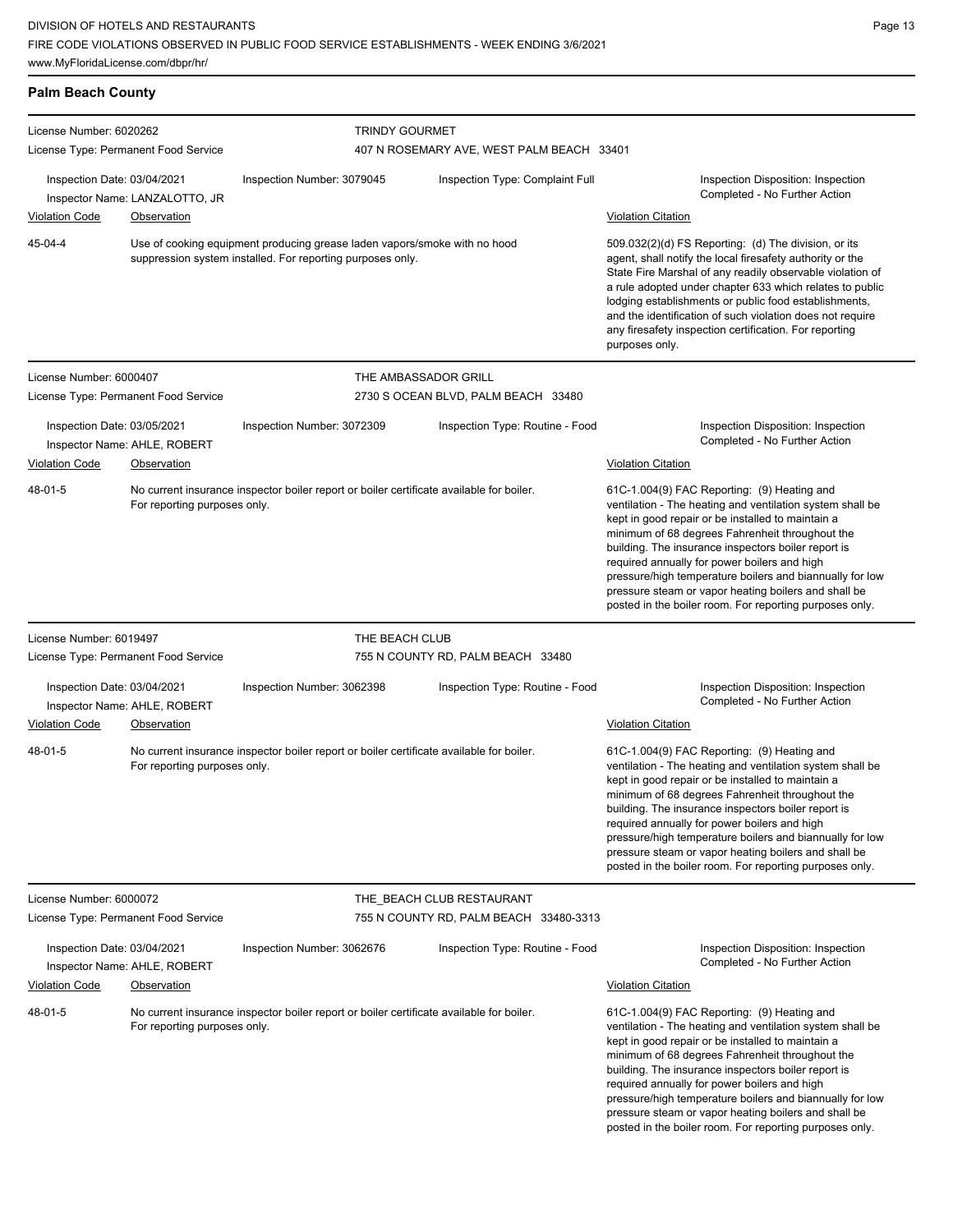**Pasco County**

| License Number: 6113042                                                                      |                                                                                                                                                                                            | TIJUANA FLATS BURRITO CO |                                                                                                                                                                                                                                                                                                                                                                                                                                              |                                                 |                                                                                                                                                                                                                                                                                                                                                                                                                                              |  |  |
|----------------------------------------------------------------------------------------------|--------------------------------------------------------------------------------------------------------------------------------------------------------------------------------------------|--------------------------|----------------------------------------------------------------------------------------------------------------------------------------------------------------------------------------------------------------------------------------------------------------------------------------------------------------------------------------------------------------------------------------------------------------------------------------------|-------------------------------------------------|----------------------------------------------------------------------------------------------------------------------------------------------------------------------------------------------------------------------------------------------------------------------------------------------------------------------------------------------------------------------------------------------------------------------------------------------|--|--|
| License Type: Permanent Food Service                                                         |                                                                                                                                                                                            |                          | 27709 SR 56 #101, WESLEY CHAPEL 33543                                                                                                                                                                                                                                                                                                                                                                                                        |                                                 |                                                                                                                                                                                                                                                                                                                                                                                                                                              |  |  |
| Inspection Date: 03/02/2021<br>Inspection Number: 3056302<br>Inspector Name: COLE, GABRIELLE |                                                                                                                                                                                            |                          | Inspection Type: Routine - Food                                                                                                                                                                                                                                                                                                                                                                                                              | Inspection Disposition: Call Back -<br>Complied |                                                                                                                                                                                                                                                                                                                                                                                                                                              |  |  |
| <b>Violation Code</b><br>Observation                                                         |                                                                                                                                                                                            |                          |                                                                                                                                                                                                                                                                                                                                                                                                                                              |                                                 | <b>Violation Citation</b>                                                                                                                                                                                                                                                                                                                                                                                                                    |  |  |
| $45-02-4$                                                                                    | - From initial inspection : Portable fire extinguisher gauge in red zone. For<br>reporting purposes only. By back exit door. - From follow-up inspection<br>2021-03-02: ** Time Extended** |                          |                                                                                                                                                                                                                                                                                                                                                                                                                                              |                                                 | 509.032(2)(d) FS Reporting: (d) The division, or its<br>agent, shall notify the local firesafety authority or the<br>State Fire Marshal of any readily observable violation of<br>a rule adopted under chapter 633 which relates to public<br>lodging establishments or public food establishments,<br>and the identification of such violation does not require<br>any firesafety inspection certification. For reporting<br>purposes only. |  |  |
| $45-02-4$                                                                                    | Portable fire extinguisher gauge in red zone. For reporting purposes only. By back<br>exit door.                                                                                           |                          | 509.032(2)(d) FS Reporting: (d) The division, or its<br>agent, shall notify the local firesafety authority or the<br>State Fire Marshal of any readily observable violation of<br>a rule adopted under chapter 633 which relates to public<br>lodging establishments or public food establishments,<br>and the identification of such violation does not require<br>any firesafety inspection certification. For reporting<br>purposes only. |                                                 |                                                                                                                                                                                                                                                                                                                                                                                                                                              |  |  |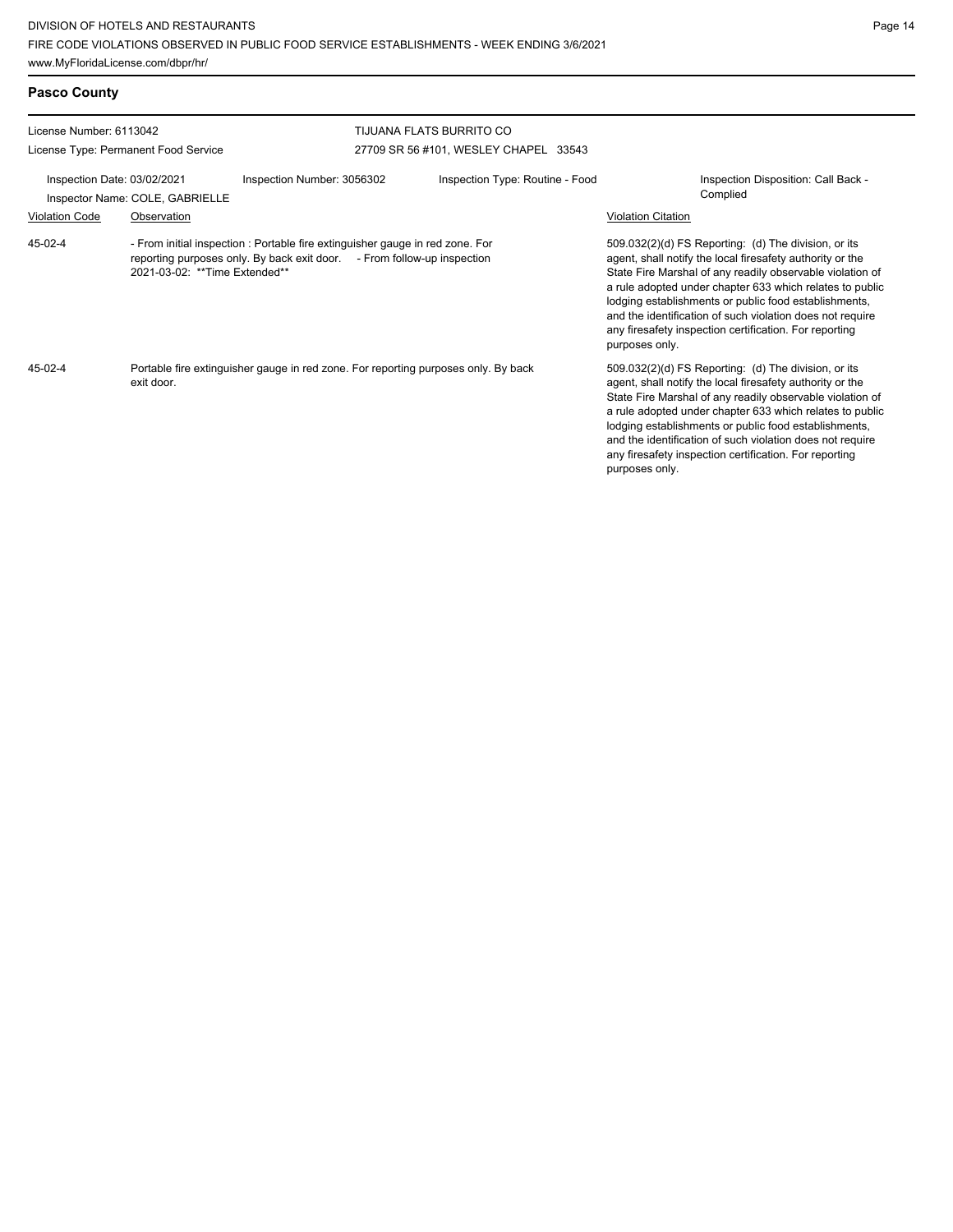| <b>Pinellas County</b>                                                                                                                                                                                                                      |                                                |                            |                                                            |                           |                                                                                                                                                                                                                                                                                                                                                                                                                            |
|---------------------------------------------------------------------------------------------------------------------------------------------------------------------------------------------------------------------------------------------|------------------------------------------------|----------------------------|------------------------------------------------------------|---------------------------|----------------------------------------------------------------------------------------------------------------------------------------------------------------------------------------------------------------------------------------------------------------------------------------------------------------------------------------------------------------------------------------------------------------------------|
| License Number: 6217938<br>License Type: Permanent Food Service                                                                                                                                                                             |                                                |                            | SOUL SICILIAN FUSION<br>516 CLEVELAND ST, CLEARWATER 33755 |                           |                                                                                                                                                                                                                                                                                                                                                                                                                            |
| Inspection Date: 03/02/2021<br><b>Violation Code</b>                                                                                                                                                                                        | Inspector Name: BENEDICT, TRACY<br>Observation | Inspection Number: 3073304 | Inspection Type: Routine - Food                            | <b>Violation Citation</b> | Inspection Disposition: Inspection<br>Completed - No Further Action                                                                                                                                                                                                                                                                                                                                                        |
| 48-04-4<br>Propane tank (larger than 2.7 lb. water capacity/1 lb. gas capacity) located inside<br>of the building. For reporting purposes only.<br>Propane tank inside building by back door, employee put outside **Corrected<br>On-Site** |                                                |                            |                                                            | purposes only.            | 509.032(2)(d) FS Reporting: (d) The division, or its<br>agent, shall notify the local firesafety authority or the<br>State Fire Marshal of any readily observable violation of<br>a rule adopted under chapter 633 which relates to public<br>lodging establishments or public food establishments,<br>and the identification of such violation does not require<br>any firesafety inspection certification. For reporting |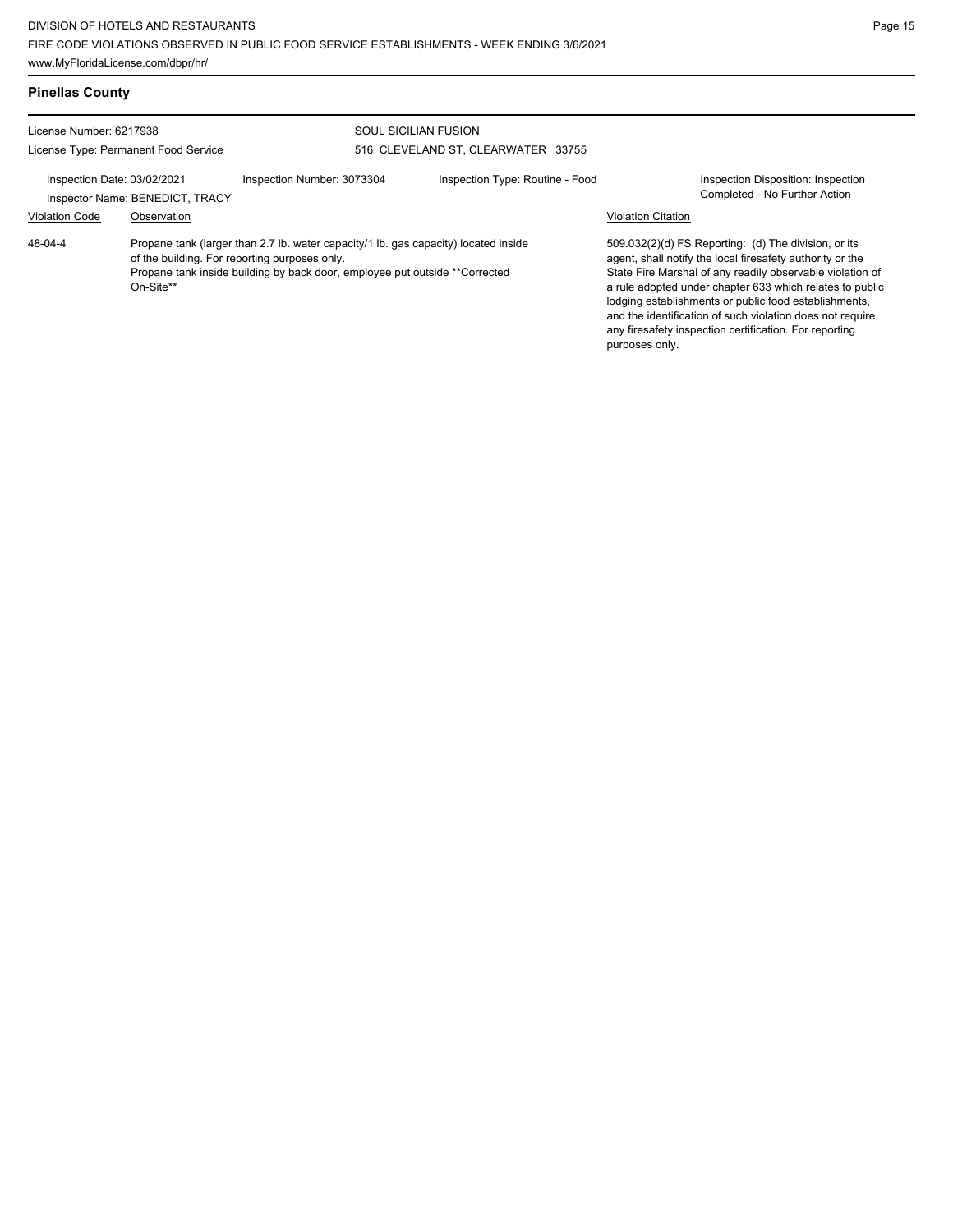### **Polk County**

License Number: 6304072

License Type: Permanent Food Service

### POPEYES 3815 S FLORIDA AVE, LAKELAND 33813

Inspection Date: 03/04/2021 Inspection Number: 3067097 Inspection Type: Routine - Food Inspection Disposition: Emergency

Inspector Name: BEAULIEU, STEPHANIE

# Violation Code Observation Violation Citation

45-02-4

- From initial inspection : Portable fire extinguisher gauge in red zone. For reporting purposes only. Extinguisher by back emergency door in recharge zone. Pin and tag were pulled - From follow-up inspection 2021-02-19: still in recharge zone \*\*Time Extended\*\* - From follow-up inspection 2021-02-22: \*\*Time Extended\*\* - From follow-up inspection 2021-03-04: Maintenance scheduled \*\*Time Extended\*\* \*\*Corrective Action Taken\*\*

509.032(2)(d) FS Reporting: (d) The division, or its agent, shall notify the local firesafety authority or the State Fire Marshal of any readily observable violation of a rule adopted under chapter 633 which relates to public lodging establishments or public food establishments, and the identification of such violation does not require any firesafety inspection certification. For reporting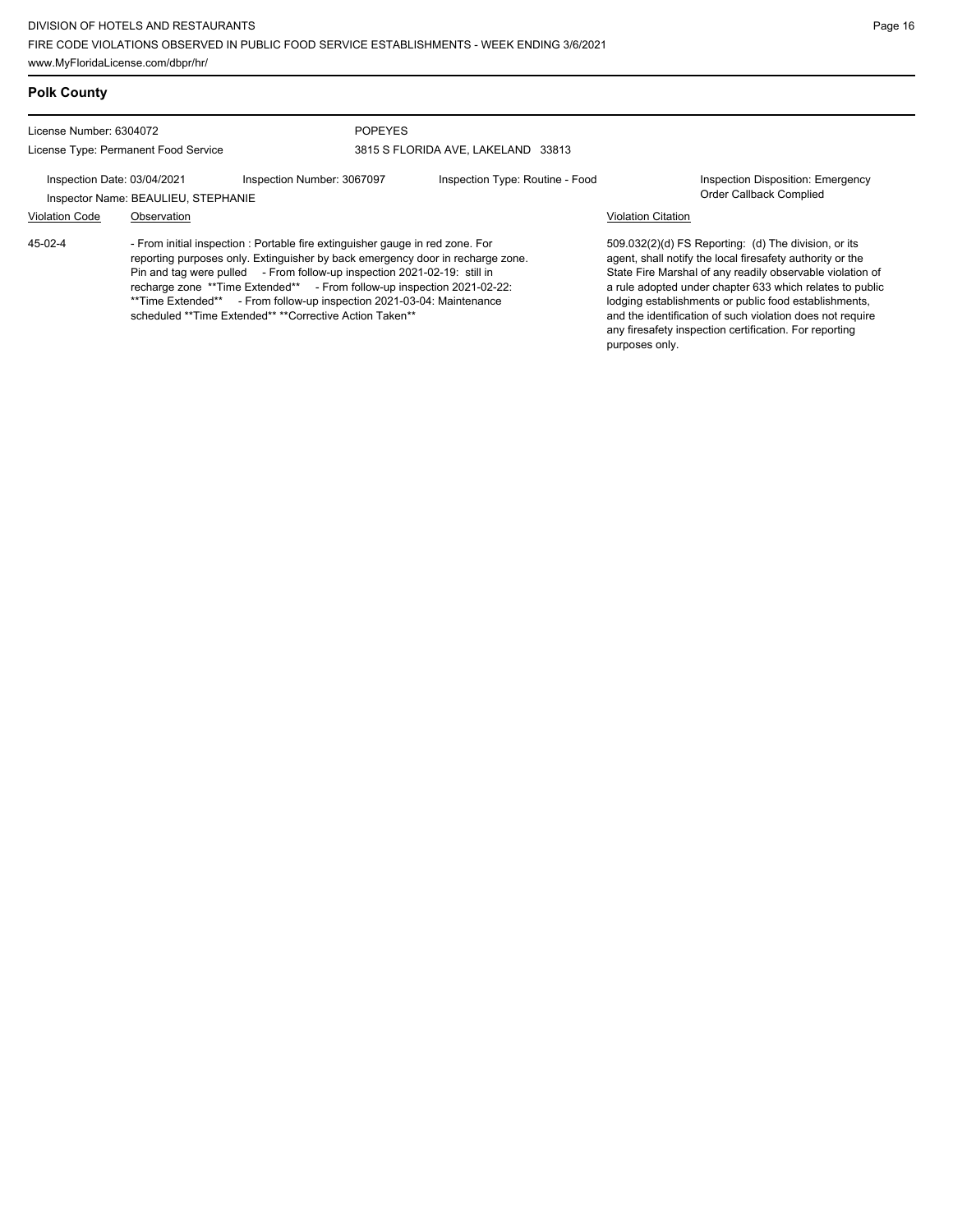| <b>Seminole County</b>                                          |                                                   |                                                                                                                                                                            |                                    |                                                                                                                                                                                                                                                                                                                                                                                                            |                                                                     |
|-----------------------------------------------------------------|---------------------------------------------------|----------------------------------------------------------------------------------------------------------------------------------------------------------------------------|------------------------------------|------------------------------------------------------------------------------------------------------------------------------------------------------------------------------------------------------------------------------------------------------------------------------------------------------------------------------------------------------------------------------------------------------------|---------------------------------------------------------------------|
| License Number: 6903550<br>License Type: Permanent Food Service |                                                   | TIJUANA FLATS #102                                                                                                                                                         | 444 S HUNT CLUB BLVD, APOPKA 32703 |                                                                                                                                                                                                                                                                                                                                                                                                            |                                                                     |
| Inspection Date: 03/03/2021<br><b>Violation Code</b>            | Inspector Name: BRANNER, LISELOTTE<br>Observation | Inspection Number: 3049356                                                                                                                                                 | Inspection Type: Routine - Food    | <b>Violation Citation</b>                                                                                                                                                                                                                                                                                                                                                                                  | Inspection Disposition: Inspection<br>Completed - No Further Action |
| 46-01-4                                                         | Action Taken**                                    | Marked exit/path to marked exit blocked. For reporting purposes only. Exit/hail way<br>path partial blocked by chairs. Manager moved chairs in front of door. **Corrective |                                    | 61C-1.004(9) FAC Reporting: (9) Means of access,<br>including entrances, halls, and stairways, must permit<br>unobstructed travel at all times and shall be clean.<br>ventilated and well-lighted day and night. Hall and stair<br>runners shall be kept in good condition. Railways, as<br>defined in 61C-1.001(23), F.A.C., shall be installed on<br>all stairways and around all porches and steps. For |                                                                     |

reporting purposes only.